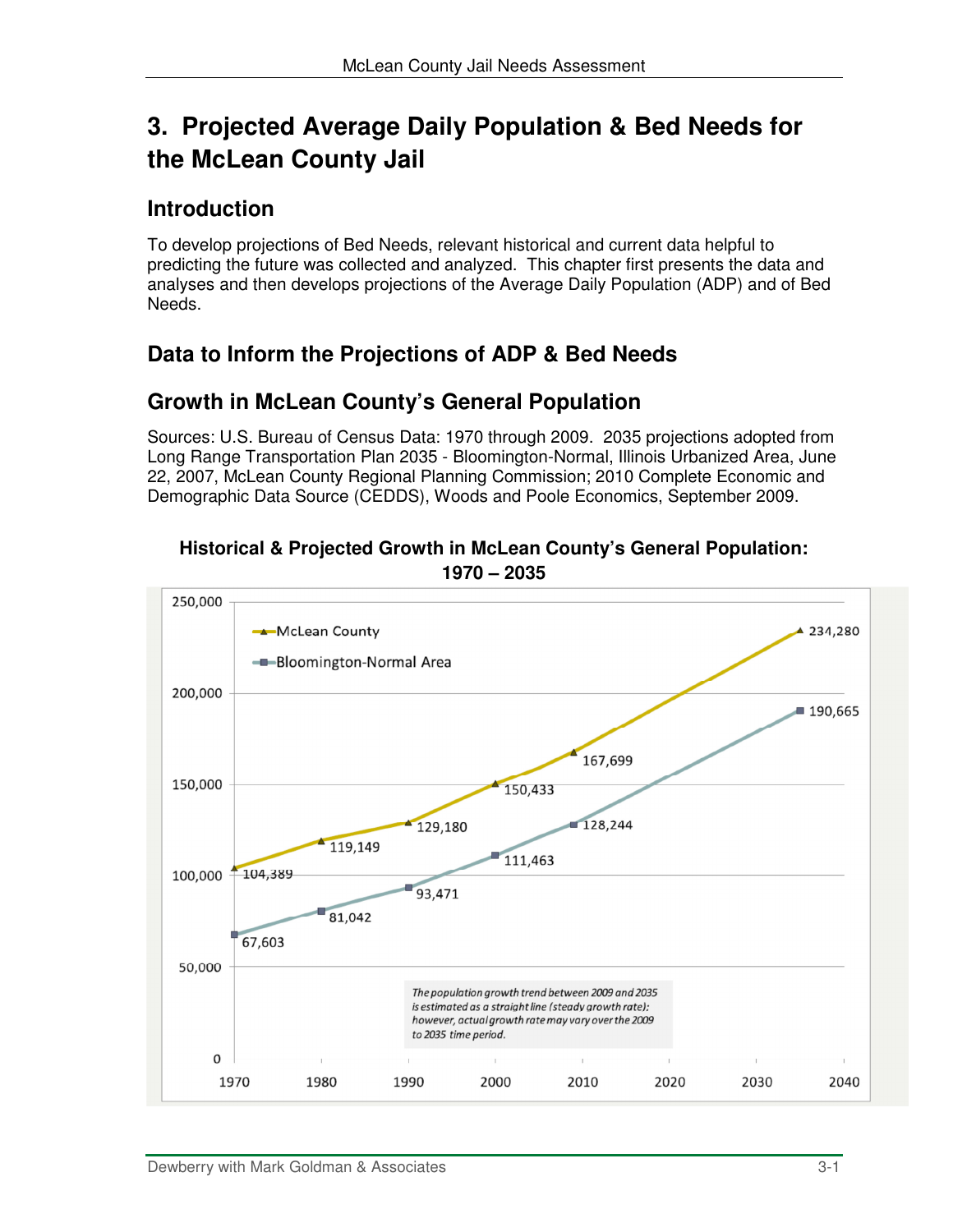| Year | Previously<br>Projected | Source                  | Interpolated for<br>2015 - 2030 | % Growth /<br>per 5 Years | % Growth /<br>per Year |
|------|-------------------------|-------------------------|---------------------------------|---------------------------|------------------------|
| 2010 | 167,699                 | <b>Bureau of Census</b> | 167,699                         |                           |                        |
| 2015 |                         |                         | 179,295                         |                           |                        |
| 2020 |                         |                         | 191,694                         | 6.915%                    | 1.346%                 |
| 2025 |                         |                         | 204,949                         |                           |                        |
| 2030 |                         |                         | 219,122                         |                           |                        |
| 2035 | 234,280                 | Woods & Poole           | 234,274                         |                           |                        |

**McLean County General Population - Projected Growth: 2010 - 2035**

As the graph and table above indicate, McLean County's general population is expected to increase at a rate of approximately 1.346 percent per year, which equates to 6.915 percent every five years.

More recently there have been signs that the growth of McLean County's general population may be slowing.

This raises other questions that warrant further study:

1.) If growth is slowing down, which populations are leaving or not growing -- white collar workers who have a relatively low likelihood of entering the justice system, or less educated and less skilled individuals who are more prone to drug use and criminal activity?

2.) Do possibly lower projections hold true for all parts of McLean County? Might other areas be growing more?

3.) To what extent do changes in the general population impact jail use compared with other factors such as changes to the State of Illinois' and McLean County's justice systems such as changes in alternatives to incarceration and whether the state might, like other states have done, move some categories of sentenced offenders from state prisons to county jails?

# **Arrests in McLean County**

Source: Dr. Frank Beck

The next few pages include a number of charts and graphs illustrating arrest trends in McLean County from 2004 to 2013. Following these illustrations are observations on this arrest data that Impact jail bed needs.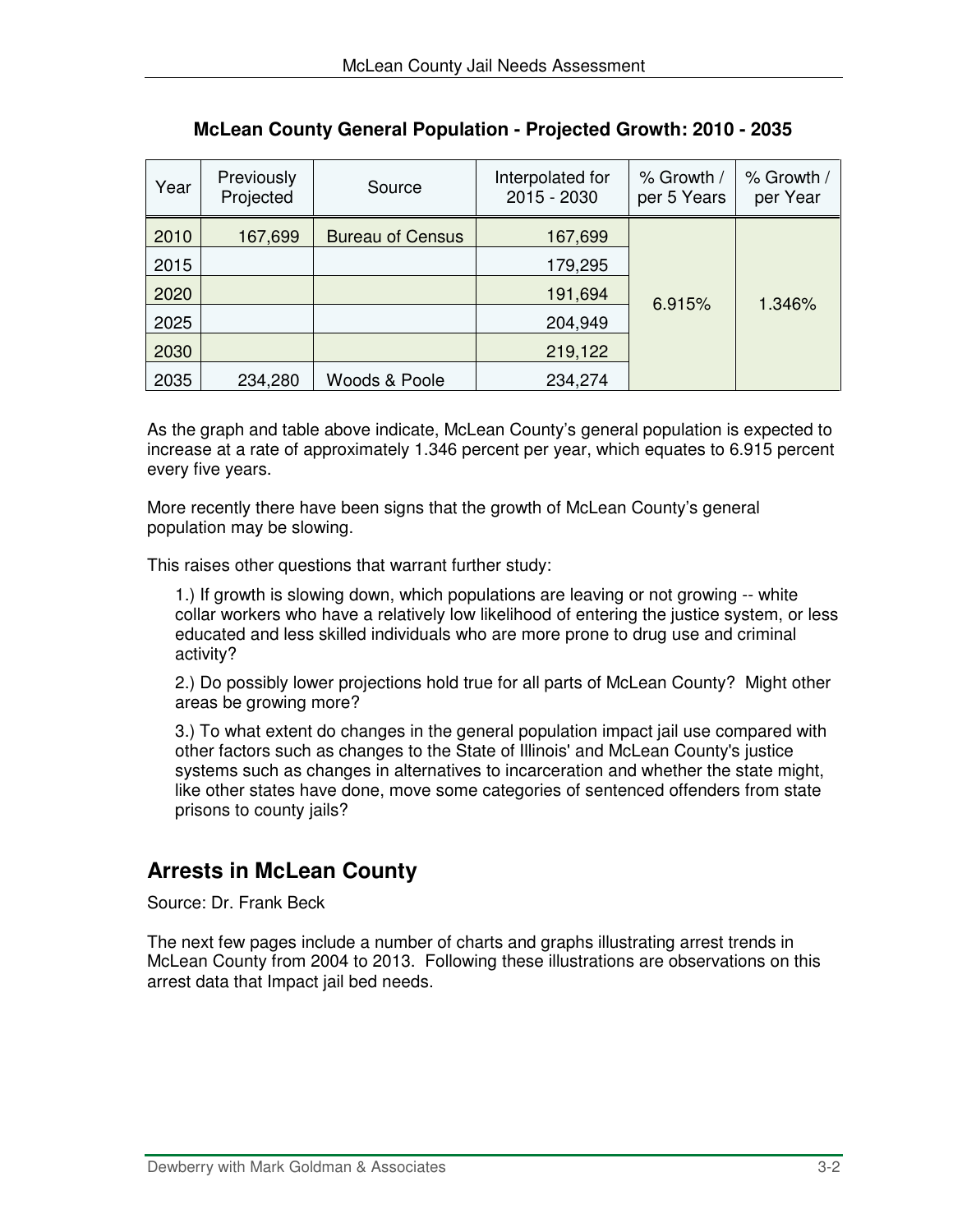| <b>Offense</b><br>Categories<br>11 | 2004  | 2005  | 2006  | 2007  | 2008  | 2009  | 2010  | 2011  | 2012  | 2013  |
|------------------------------------|-------|-------|-------|-------|-------|-------|-------|-------|-------|-------|
| CF <sub>1</sub>                    | 55    | 167   | 166   | 179   | 207   | 177   | 161   | 157   | 169   | 212   |
| CF M or X                          | 25    | 36    | 50    | 34    | 39    | 25    | 35    | 28    | 46    | 49    |
| CF <sub>2</sub>                    | 227   | 191   | 184   | 252   | 237   | 216   | 247   | 265   | 307   | 335   |
| CF <sub>3</sub>                    | 273   | 388   | 327   | 337   | 304   | 251   | 270   | 232   | 316   | 404   |
| CF <sub>4</sub>                    | 510   | 516   | 506   | 555   | 503   | 465   | 388   | 373   | 519   | 610   |
| <b>CM</b>                          | 2,333 | 2,478 | 2,541 | 2,682 | 2,613 | 2,315 | 2,155 | 2,075 | 2,293 | 2,440 |
| Other                              | 4,167 | 4,219 | 4,086 | 3,633 | 3,525 | 3,736 | 3,356 | 3,280 | 2,809 | 2,733 |
| Total                              | 7,690 | 7,995 | 7,860 | 7,672 | 7,428 | 7,185 | 6,612 | 6,410 | 6,459 | 6,783 |

**Arrests by Charge & Year: 2004 - 2013** 

 [1] Very Brief Explanations & Examples of Offense Categories (used in the previous chart)

| Codes           | Categories                                                                                  | Examples                                                   | Maximum Time<br>Incarcerated |
|-----------------|---------------------------------------------------------------------------------------------|------------------------------------------------------------|------------------------------|
| CF <sub>1</sub> | <b>Very Serious</b><br>Felonies                                                             | Criminal Sexual Assault, Possession<br>of Heroin           | 15 years                     |
| CF M or X       | <b>Extremely Serious</b><br>Felonies                                                        | <b>Aggravated Criminal Sexual Assault</b>                  | 30 years                     |
| CF <sub>2</sub> | <b>Serious Felonies</b>                                                                     | Arson                                                      | 7 years                      |
| CF <sub>3</sub> | <b>Serious Felonies</b>                                                                     | <b>Aggravated Battery</b>                                  | 3 years                      |
| CF <sub>4</sub> | Serious Felonies                                                                            | Aggravated Assault, Theft of<br><b>Government Property</b> | 3 years                      |
| <b>CM</b>       | <b>Misdemeanors</b>                                                                         | Battery, DUI, Reckless Driving<br>A                        | 1 year                       |
|                 |                                                                                             | Minor Drug Charges<br>B                                    | 6 months                     |
|                 |                                                                                             | C<br>Assault                                               | 30 days                      |
| Other           | <b>Criminal Traffic Offenses</b><br><b>Ordinance Violations</b><br>Holds for other counties |                                                            | 12 months                    |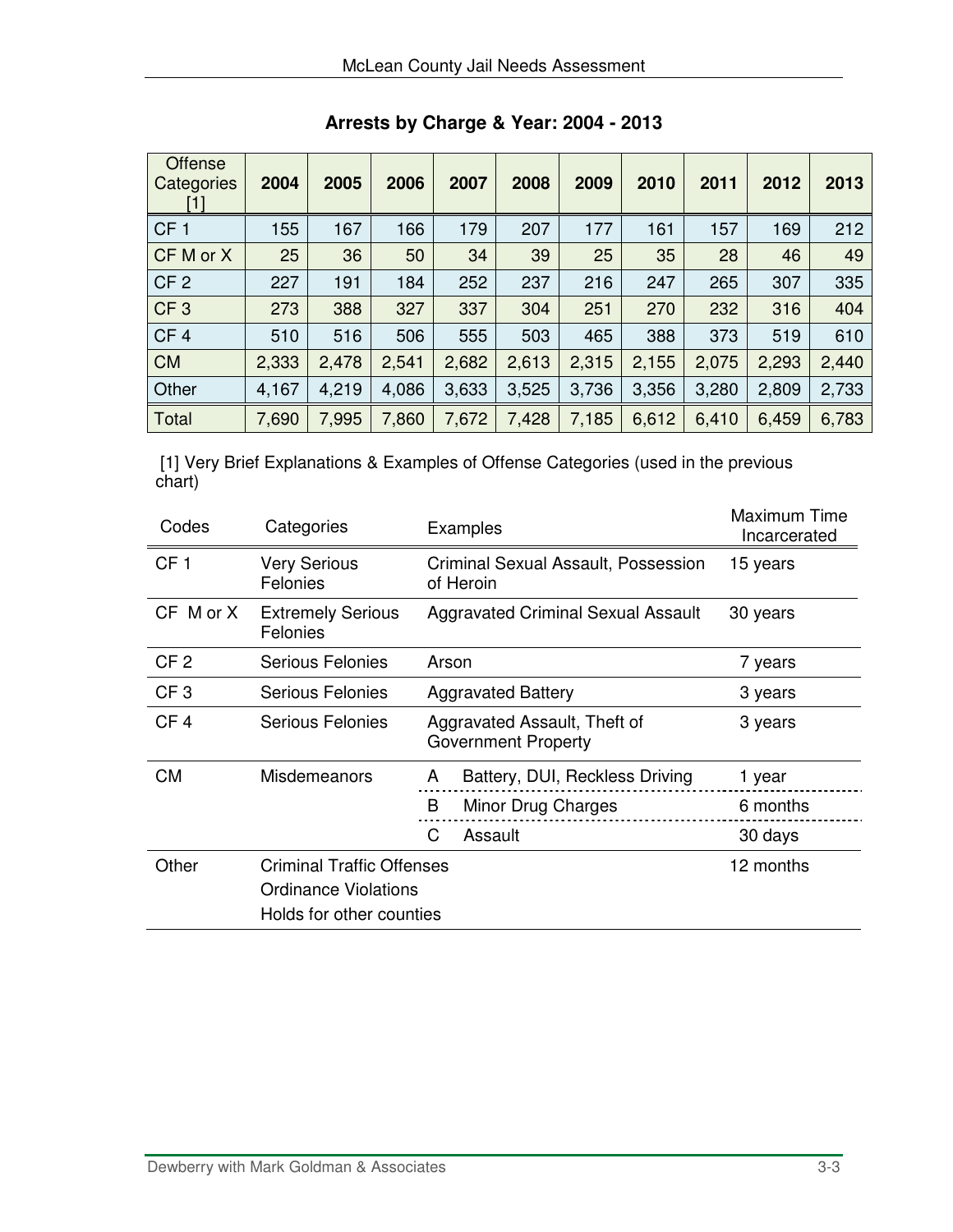

**Arrests by All Categories of Charges in McLean County: 2004 - 2014** 

### **Arrests for All Felonies & All Misdemeanors (no "Other" Offenses): 2004 - 2013**

|                       | 2004  | 2005  | 2006  | 2007  | 2008  | 2009  | 2010  | 2011  | 2012  | 2013  |
|-----------------------|-------|-------|-------|-------|-------|-------|-------|-------|-------|-------|
| CF <sub>1</sub>       | 155   | 167   | 166   | 179   | 207   | 177   | 161   | 157   | 169   | 212   |
| CF M or X             | 25    | 36    | 50    | 34    | 39    | 25    | 35    | 28    | 46    | 49    |
| CF <sub>2</sub>       | 227   | 191   | 184   | 252   | 237   | 216   | 247   | 265   | 307   | 335   |
| CF <sub>3</sub>       | 273   | 388   | 327   | 337   | 304   | 251   | 270   | 232   | 316   | 404   |
| CF <sub>4</sub>       | 510   | 516   | 506   | 555   | 503   | 465   | 388   | 373   | 519   | 610   |
| <b>All Felonies</b>   | 1,190 | 1,298 | 1,233 | 1,357 | 1,290 | 1,134 | 1,101 | 1,055 | 1,357 | 1,610 |
| All Misde-<br>meanors | 2,333 | 2,478 | 2,541 | 2,682 | 2,613 | 2,315 | 21,55 | 2,075 | 2,293 | 2,440 |
| Total                 | 3,523 | 3,776 | 3,774 | 4,039 | 3,903 | 3,449 | 3,256 | 3,130 | 3,650 | 4,050 |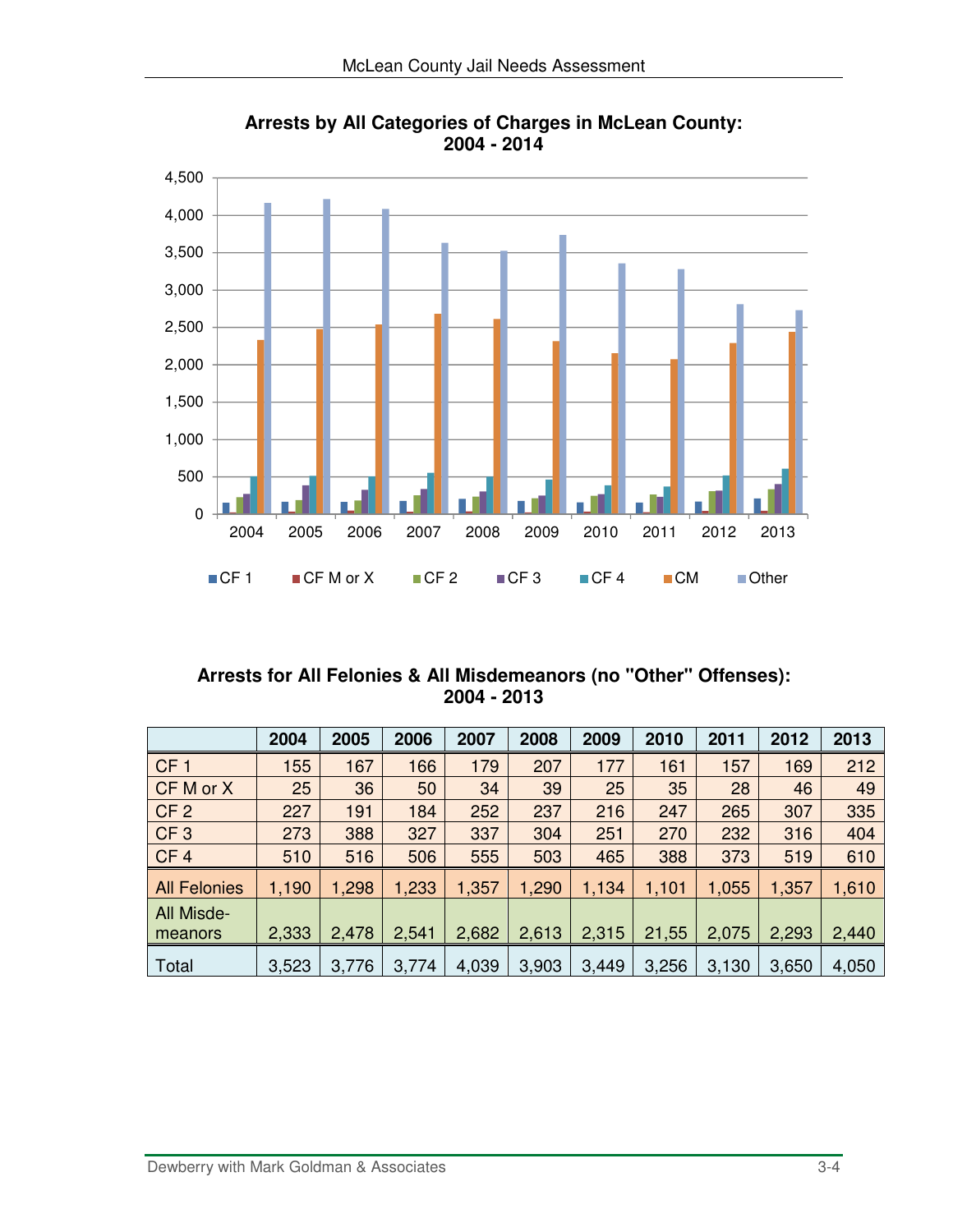

**Arrests for All Felonies & All Misdemeanors (no "Other" Offenses): 2004 - 2013**

### **Changes in Felony Arrests: 2004 – 2003**

|                                    | 2004  | 2005  | 2006  | 2007  | 2008  | 2009   | 2010  | 2011   | 2012  | 2013           |
|------------------------------------|-------|-------|-------|-------|-------|--------|-------|--------|-------|----------------|
| <b>All Felonies</b>                | 1,190 | 1,298 | 1,233 | 1,357 | 1,290 | 1,134  | 1,101 | 1,055  | 1,357 | 1,610          |
| % change from<br>previous year     |       | 9%    | $-5%$ | 10%   | $-5%$ | $-12%$ | $-3%$ | $-4%$  | 29%   | 19%            |
| total % change since<br>2004       |       | 9%    | 4%    | 14%   | 8%    | $-5%$  | $-7%$ | $-11%$ | 14%   | 35%            |
| average annual % change since 2004 |       |       |       |       |       |        |       |        |       | 4%             |
| average annual % change since 2009 |       |       |       |       |       |        |       |        |       | 10%            |
| total % change since 2009          |       |       |       |       |       |        |       |        | 42%   |                |
| number years increased             |       |       |       |       |       |        |       |        |       | $\overline{4}$ |
| number years decreased             |       |       |       |       |       |        |       |        | 5     |                |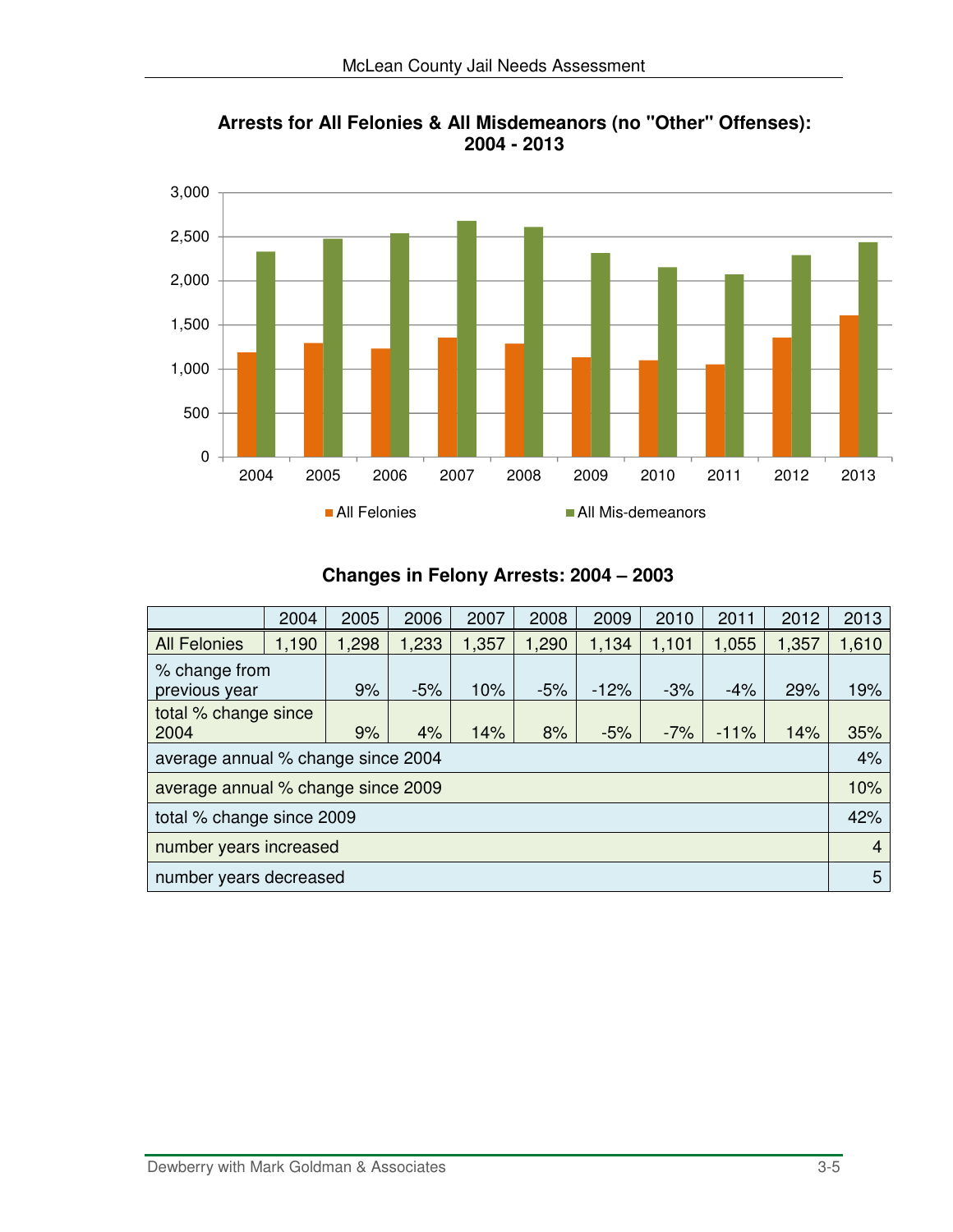

**Arrests for All Felonies: 2004 - 2013**

|  |  |  |  | Arrests for Most Serious Felonies: 2004 - 2013 |  |  |
|--|--|--|--|------------------------------------------------|--|--|
|--|--|--|--|------------------------------------------------|--|--|

|                 | 2004 | 2005 | 2006 | 2007 | 2008 | 2009 | 2010 | 2011 | 2012 | 2013 |
|-----------------|------|------|------|------|------|------|------|------|------|------|
| CF <sub>1</sub> | 155  | 167  | 166  | 179  | 207  | 177  | 161  | 157  | 169  | 212  |
| CF M or X       | 25   | 36   | 50   | 34   | 39   | 25   | 35   | 28   | 46   | 49   |
| CF <sub>2</sub> | 227  | 191  | 184  | 252  | 237  | 216  | 247  | 265  | 307  | 335  |
| Total           | 407  | 394  | 400  | 465  | 483  | 418  | 443  | 450  | 522  | 596  |



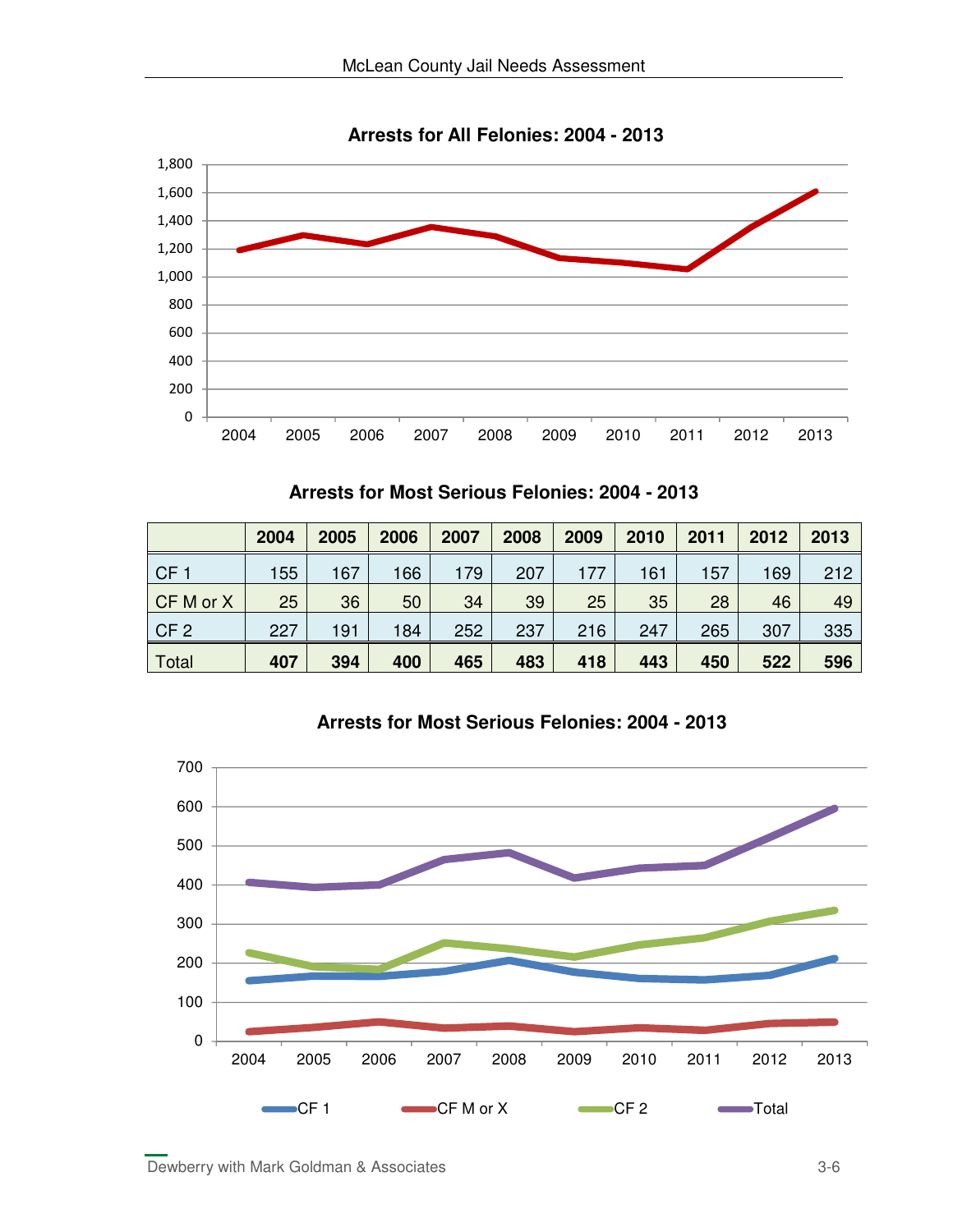|                                                                                              | 200<br>4 | 2005 | 2006 | 2007  | 2008   | 2009  | 2010  | 2011 | 2012 | 2013  |
|----------------------------------------------------------------------------------------------|----------|------|------|-------|--------|-------|-------|------|------|-------|
| All Mis-<br>demeanors                                                                        | 233<br>3 | 2478 | 2541 | 2682  | 2613   | 2315  | 2155  | 2075 | 2293 | 2440  |
| % change from<br>previous year                                                               | 6%       | 3%   | 6%   | $-3%$ | $-11%$ | $-7%$ | $-4%$ | 11%  | 6%   |       |
| total % change<br>since 2004<br>6%<br>9%<br>12%<br>$-8%$<br>$-11%$<br>15%<br>$-1\%$<br>$-2%$ |          |      |      |       |        |       |       | 5%   |      |       |
| average annual % change since 2004                                                           |          |      |      |       |        |       |       |      |      | $1\%$ |
| average annual % change since 2007                                                           |          |      |      |       |        |       |       |      |      | $-1%$ |
| total % change since 2007                                                                    |          |      |      |       |        |       |       |      |      | $-7%$ |
| average annual % change since 2009                                                           |          |      |      |       |        |       |       |      |      | 2%    |
| total % change since 2009                                                                    |          |      |      |       |        |       |       |      | 5%   |       |
| number years increased<br>5                                                                  |          |      |      |       |        |       |       |      |      |       |
| number years decreased                                                                       |          |      |      |       |        |       |       |      |      | 4     |

**Changes in Misdemeanor Arrests: 2004 - 2003**



#### **All Arrests for Misdemeanors**

### **Observations on Arrests that Impact Jail Bed Needs**

1. During the 10 year period, arrests for felonies were relatively flat until the last two years, when the number increased rather dramatically. This has a direct and obvious impact on jail bed needs as compared with those arrested for misdemeanors and traffic offenses those arrested for felonies are:

- More likely to be incarcerated;
- Less likely to be released prior to sentencing; and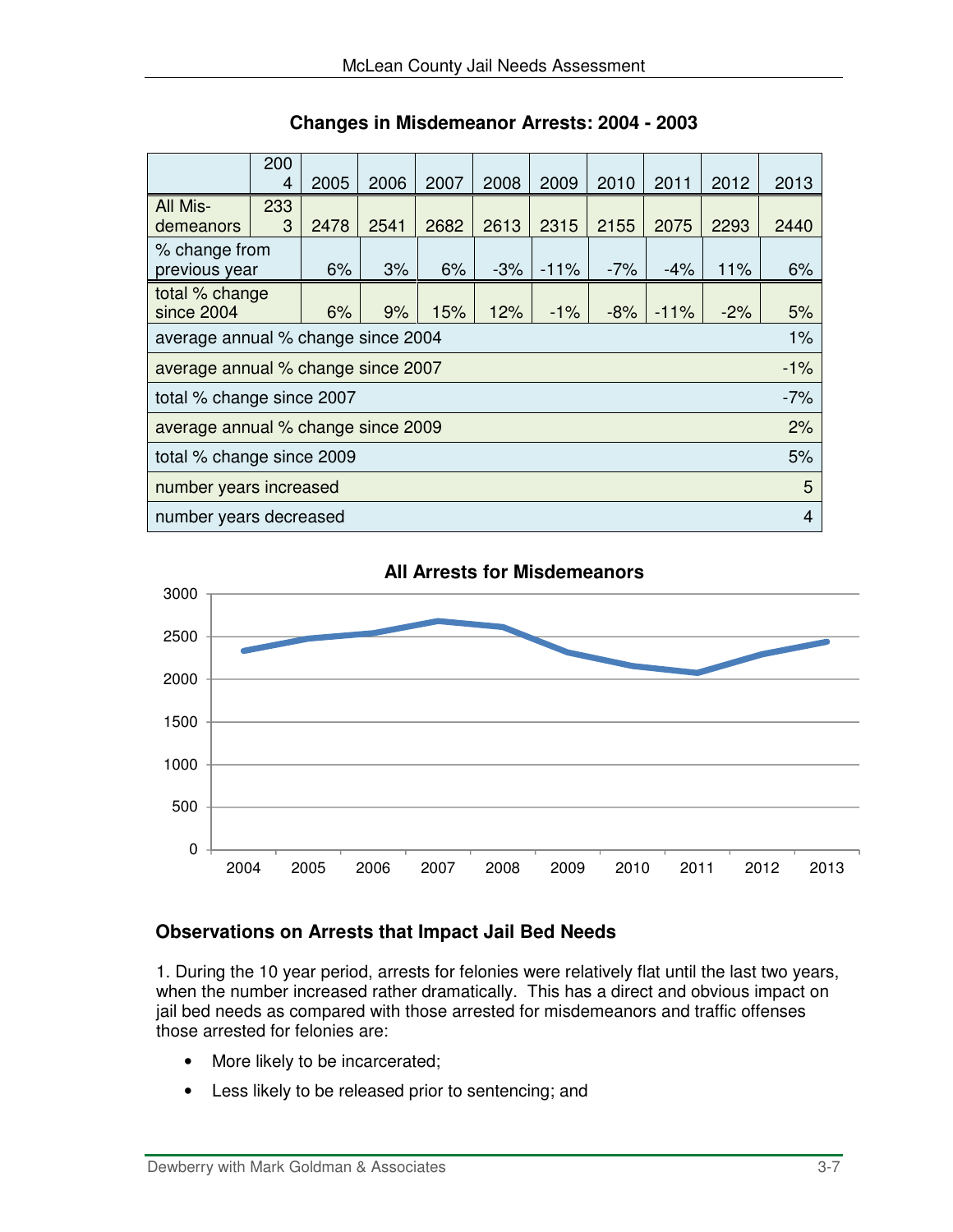• More likely to spend many more days in jail awaiting sentencing

Nonetheless, this trend with felony arrests may or may not continue.

2. Although arrests for misdemeanors also went up in the last two years, the increases were comparatively minor. Overall, misdemeanor arrests were within a fairly narrow range throughout the 10 year time period. With the County proactively minimizing the incarceration of misdemeanants, this reduced bed needs for this population.

### **Bookings into the MCDF**

Source: Dr. Frank Beck, March 2014.

The following table shows the number of separate bookings by offense category during the first nine months of each year for the last eight years. "Separate Bookings" refers to the number of times that an arrestee is brought to booking into MCDF during the time period, whether the arrestee was charged with one offense or multiple offenses. If the arrestee is released and later is rearrested and brought back to MCDF for one or more additional charges, that counts as a separate booking.

|                | 2007           | 2008           | 2009  | 2010  | 2011  | 2012           | 2013  | 2014           |
|----------------|----------------|----------------|-------|-------|-------|----------------|-------|----------------|
| Felonies       |                |                |       |       |       |                |       |                |
| <b>Class M</b> | $\overline{2}$ | $\overline{7}$ | 12    | 11    | 10    | $\overline{2}$ | 5     | $\overline{7}$ |
| Class X        | 157            | 171            | 172   | 174   | 153   | 152            | 187   | 190            |
| Class 1        | 235            | 242            | 201   | 165   | 173   | 195            | 227   | 221            |
| Class 2        | 377            | 394            | 410   | 444   | 460   | 461            | 493   | 471            |
| Class 3        | 446            | 429            | 417   | 414   | 332   | 386            | 450   | 477            |
| Class 4        | 699            | 738            | 745   | 661   | 603   | 641            | 610   | 649            |
| <b>DUIs</b>    | 194            | 220            | 249   | 256   | 281   | 278            | 188   | 179            |
| Misdemeanors   | 1,310          | 1,446          | 1,340 | 1,142 | 1,190 | 1,177          | 1,099 | 967            |
| Other          | 421            | 435            | 362   | 393   | 371   | 368            | 303   | 203            |
| No Charge      | 417            | 428            | 474   | 449   | 464   | 364            | 323   | 319            |
| Total          | 4,258          | 4,510          | 4,382 | 4,109 | 4,037 | 4,024          | 3,885 | 3,683          |

#### **Number of Separate Bookings by Offense Category & Felony Sub-Categories: January through December, 2007 – 2014**

In total, the number of bookings each year has gone down slightly since 2008 as the next graph indicates.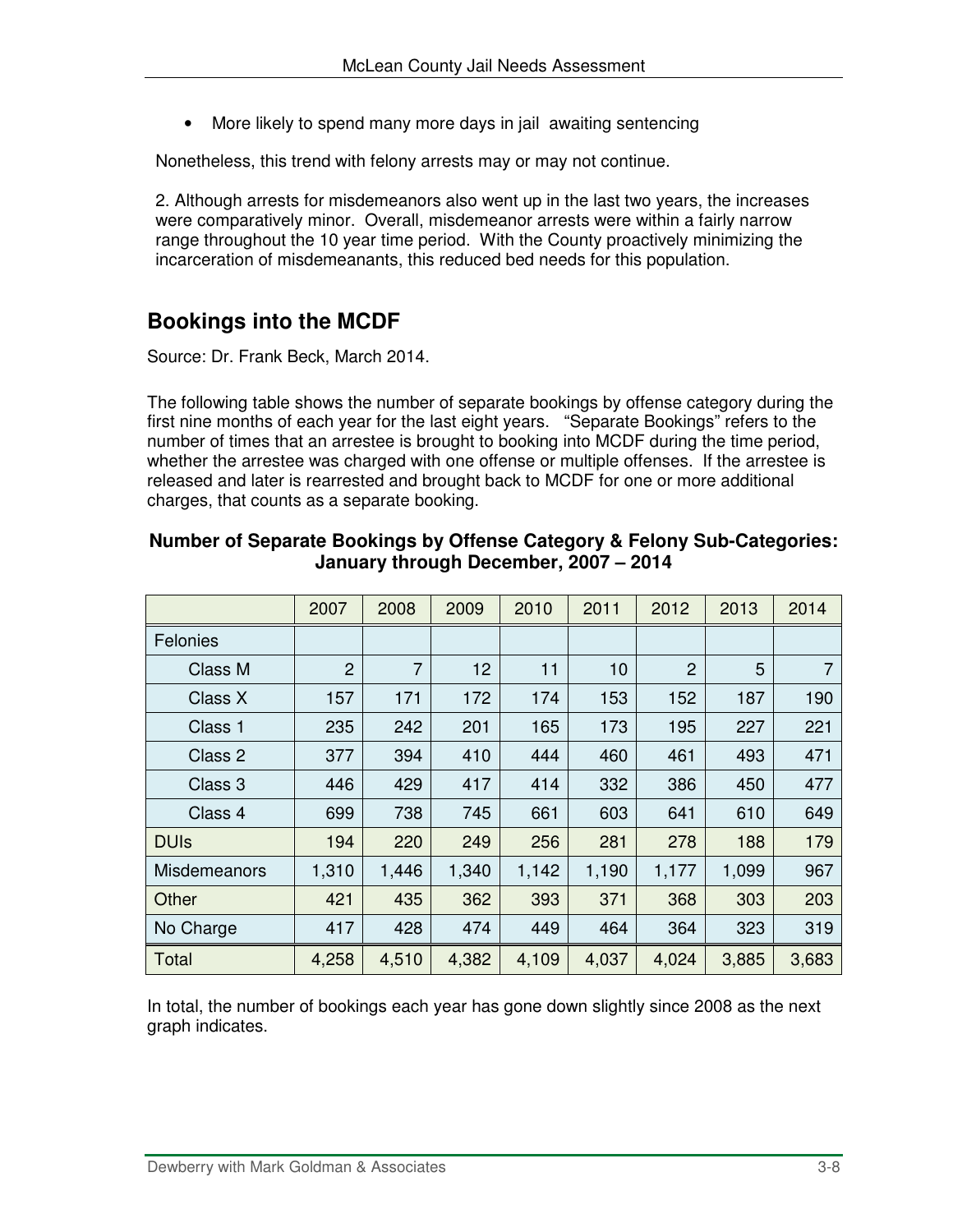Note that "No Charge" generally indicates that:

- The States Attorney found that charges were not substantiated and consequently charges were dropped; or
- The individuals were being Held for other counties.

"Other" primarily consists of Ordinance Violations and Criminal Traffic offenses that are not DUI's.



**Total Bookings**

As far as the impact on jail bed capacity, it is more informative to look at bookings by category than total bookings. This is because those booked for minor offenses are most likely to be released on bond or another release mechanism shortly after they are processed, and those charged with the most severe offenses spend the most time in jail.

### **Number of Separate Bookings by Offense Category: 2007 - 2014** (entire years)

|              | 2007  | 2008  | 2009  | 2010  | 2011  | 2012  | 2013  | 2014  |
|--------------|-------|-------|-------|-------|-------|-------|-------|-------|
| Felonies     | 1,916 | 1,981 | 1,957 | 1,869 | 1,731 | 1,837 | 1,972 | 2,015 |
| <b>DUIs</b>  | 194   | 220   | 249   | 256   | 281   | 278   | 188   | 179   |
| Misdemeanors | 1,310 | 1,446 | 1,340 | 1,142 | 1,190 | 1,177 | 1,099 | 967   |
| Other        | 421   | 435   | 362   | 393   | 371   | 368   | 303   | 203   |
| No Charge    | 417   | 428   | 474   | 449   | 464   | 364   | 323   | 319   |
| Total        | 4,258 | 4,510 | 4,382 | 4,109 | 4,037 | 4,024 | 3,885 | 3,683 |

Data from Dr. Frank Beck, March 2015

This shows that while the total number of separate bookings has been decreasing, the number of bookings for Felonies has increased over the last few years. Those charged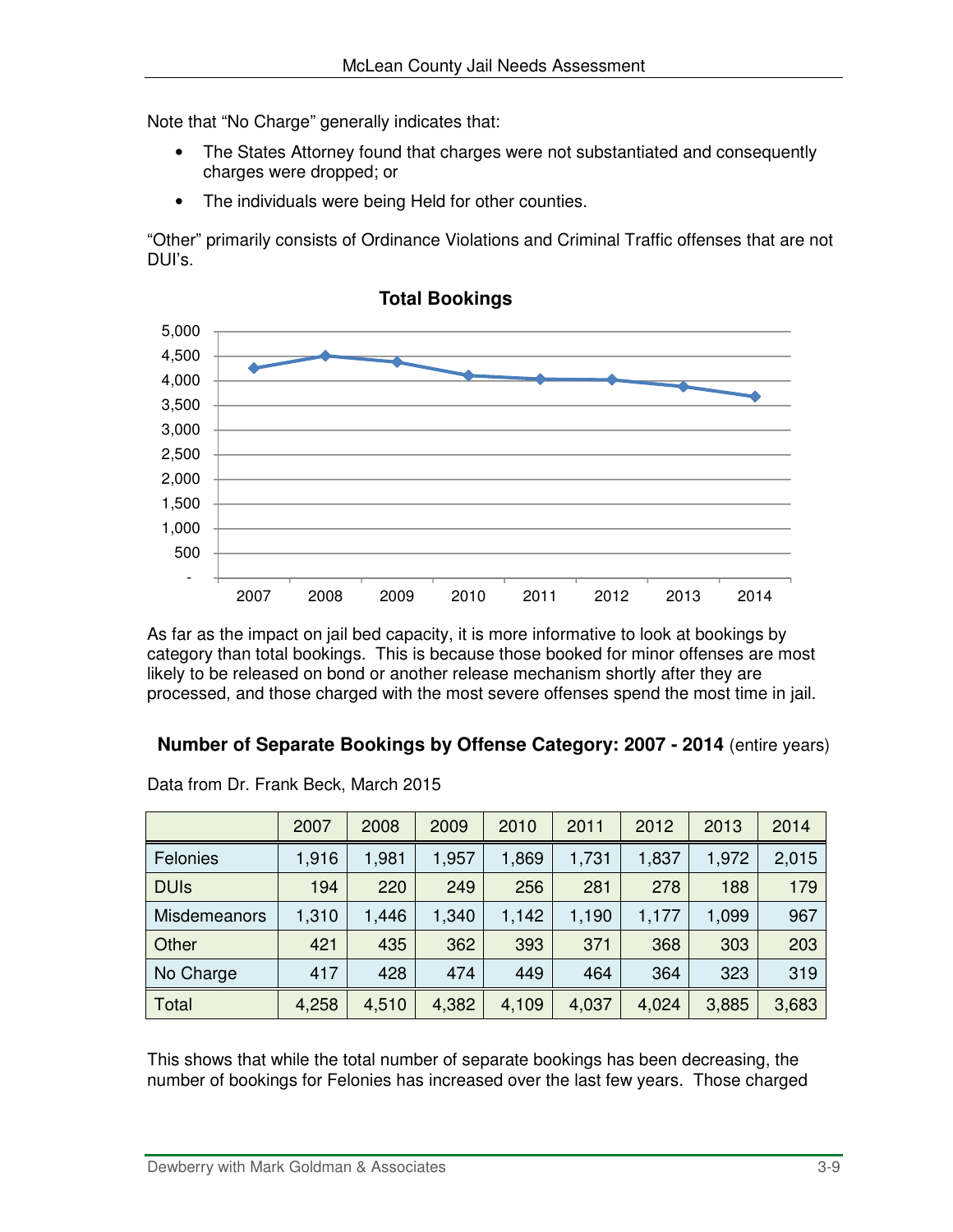

with Misdemeanors and Other offenses have decreased dramatically during this seven year time period.

As those charged with Felonies are likely to spend more time in Jail than those charged with other offenses, the increase in bookings for Felonies has a major impact on MCDF's bed needs.

|                     | 2007  | 2014  | Change |
|---------------------|-------|-------|--------|
| <b>All Felonies</b> | 1,916 | 2,015 | 5%     |
| DUI's               | 194   | 179   | $-8%$  |
| Misdemeanors        | 1,310 | 967   | $-26%$ |
| Other               | 421   | 203   | $-52%$ |
| No Charge           | 417   | 319   | $-24%$ |
| Total               | 4,258 | 3,683 | $-14%$ |

**Change in Separate Bookings from 2007 – 2014** 

The following table and pie charts illustrate how the percentage of Bookings for each offense category has changed from 2007 to 2014. Bookings for felonies have gone up, while Bookings for Misdemeanors have gone down.

| Year                | 2007 | 2008 | 2009 | 2010 | 2011 | 2012 | 2013 | 2014 |
|---------------------|------|------|------|------|------|------|------|------|
| <b>All Felonies</b> | 45%  | 44%  | 45%  | 45%  | 43%  | 46%  | 51%  | 55%  |
| <b>DUI's</b>        | 5%   | 5%   | 6%   | 6%   | 7%   | 7%   | 5%   | 5%   |
| <b>Misdemeanors</b> | 31%  | 32%  | 31%  | 28%  | 29%  | 29%  | 28%  | 26%  |
| Other               | 10%  | 10%  | 8%   | 10%  | 9%   | 9%   | 8%   | 6%   |
| No Charge           | 10%  | 9%   | 11%  | 11%  | 11%  | 9%   | 8%   | 9%   |

**Percentage of All Bookings: 2007 - 2014**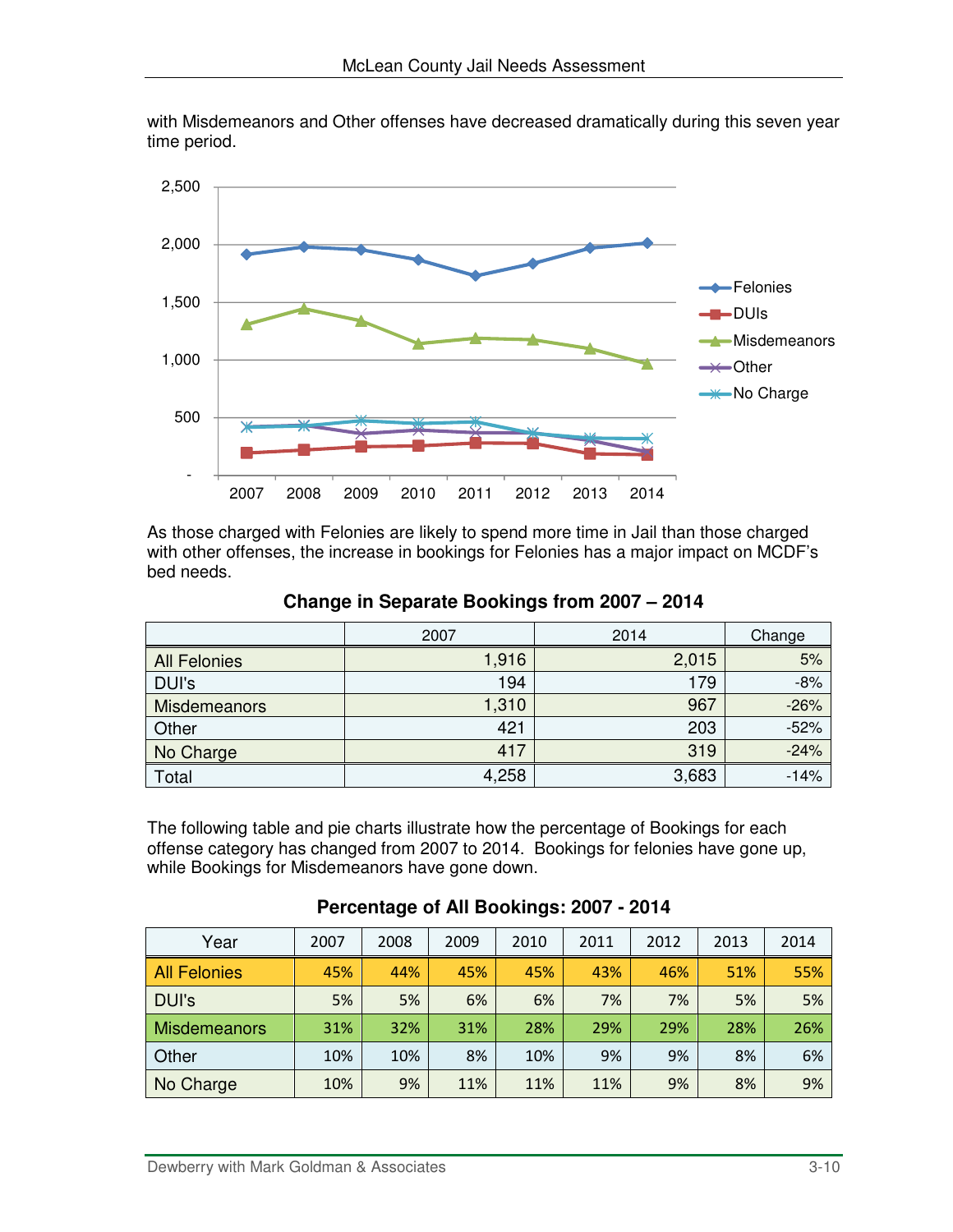

#### **Bookings by Offense Category: 2007 vs. 2014**

The last few tables and charts show that although the total number of bookings has decreased from the 2007-2014 time period, the number of bookings for Felonies has been rising while the number of bookings for Misdemeanors has been decreasing. As Misdemeanants are much more likely to be released shortly after Booking, and as the Average Length of Stay (ALOS) for those charged with Felonies is much longer than for those charged with Misdemeanors, it is no wonder that the ADP has been going up even with the total number of Bookings lower than in some previous years.

### **Bookings by Gender**

Bookings by Offense category and Gender were analyzed for 2004 through 2013. Bookings of Males follow the same general pattern as Total Booking numbers with increases in Bookings for Felonies the last few years and decreases in Bookings for Misdemeanors and Traffic Offenses.

|                       |       |       |       |       |       | Year  |       |       |       |       |
|-----------------------|-------|-------|-------|-------|-------|-------|-------|-------|-------|-------|
|                       | 2004  | 2005  | 2006  | 2007  | 2008  | 2009  | 2010  | 2011  | 2012  | 2013  |
| <b>Total Felonies</b> | 1,546 | 1,574 | 1,493 | 1,514 | 1,597 | 1,579 | 1,512 | 1,439 | 1,492 | ,538  |
| Total Misdem.         | 904   | 977   | 1038  | 1035  | 1183  | 1147  | 940   | 959   | 923   | 900   |
| <b>DUI</b>            | 207   | 227   | 145   | 148   | 156   | 176   | 176   | 223   | 224   | 148   |
| <b>Traffic</b>        | 357   | 331   | 431   | 336   | 331   | 262   | 273   | 264   | 267   | 199   |
| Other                 | 10    | 19    | 27    | 18    | 25    | 36    | 69    | 39    | 34    | 42    |
| Ord. Violations       | 283   | 316   | 317   | 322   | 351   | 390   | 359   | 374   | 282   | 280   |
| Total                 | 3,307 | 3,444 | 3,451 | 3,373 | 3,643 | 3,590 | 3,329 | 3,298 | 3,222 | 3,107 |

#### **Bookings of Males by Felonies, Misdemeanors, and Other Categories, 2004-2013**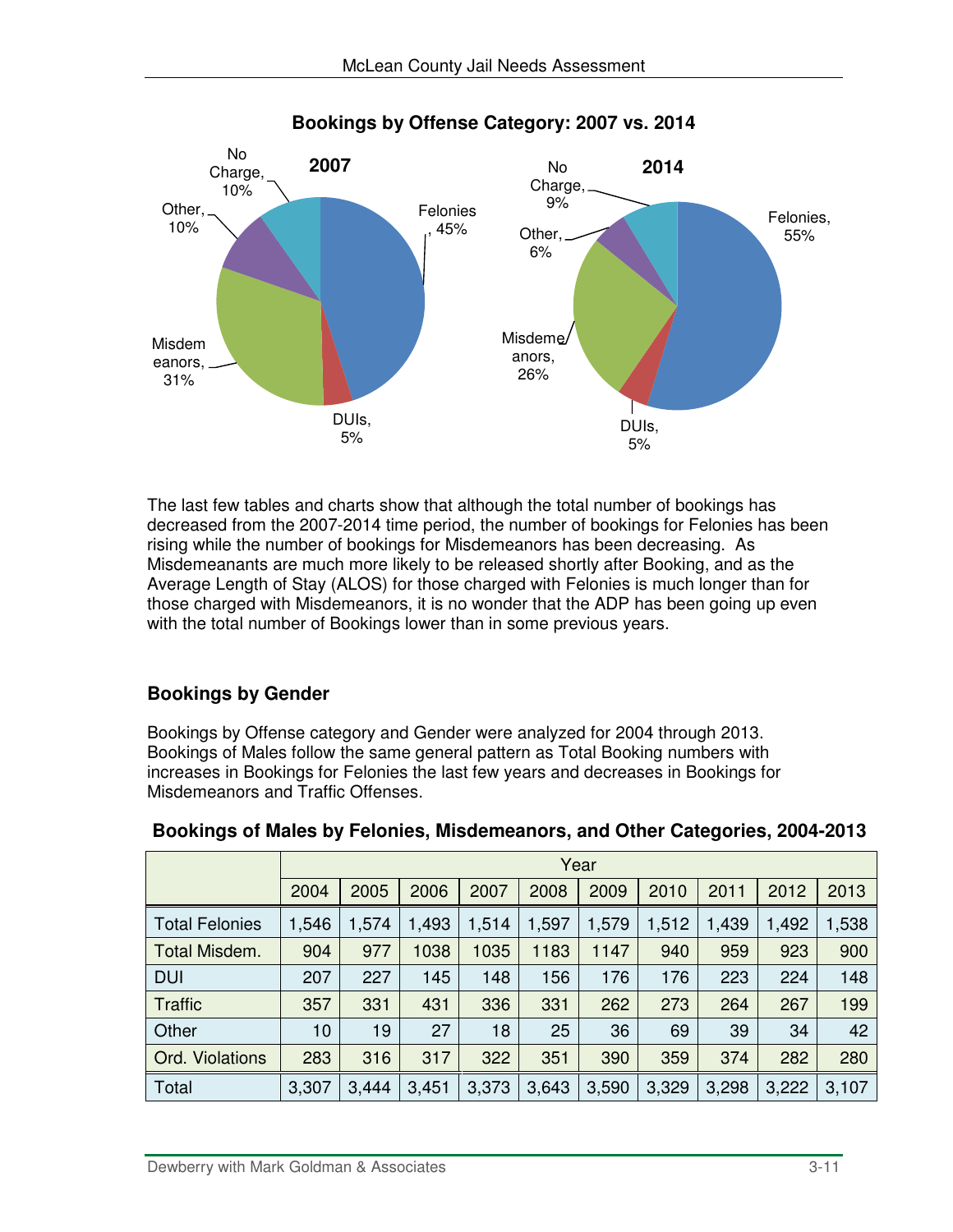

**Bookings of Males by Felonies, Misdemeanors, and Other Categories, 2004-2013** 

Female Bookings follow the same general pattern as that of Males. Total Bookings during the last few years were less than during the 2005 – 2008 time period, but Bookings for Felonies increased greatly the past two years, while Bookings for Misdemeanors decreased. Again, those who are charged with Felonies are more likely to be confined to jail, and their length of stay is substantially longer than those who are charged with other offenses, so these patterns can have a significant impact on bed needs.

|                     |      |      |      |                |                | Year |      |      |                |      |
|---------------------|------|------|------|----------------|----------------|------|------|------|----------------|------|
|                     | 2004 | 2005 | 2006 | 2007           | 2008           | 2009 | 2010 | 2011 | 2012           | 2013 |
| Felonies            | 333  | 392  | 363  | 403            | 384            | 378  | 358  | 293  | 348            | 425  |
| <b>Misdemeanors</b> | 241  | 258  | 233  | 298            | 305            | 224  | 235  | 250  | 268            | 210  |
| <b>DUI</b>          | 35   | 29   | 29   | 24             | 26             | 44   | 51   | 40   | 40             | 28   |
| <b>Traffic</b>      | 89   | 72   | 84   | 67             | 79             | 64   | 51   | 68   | 67             | 63   |
| Other               | 3    | 3    | 8    | $\overline{4}$ | $\overline{2}$ | 6    | 18   | 6    | $\overline{2}$ | 13   |
| Ord. Violations     | 86   | 88   | 86   | 96             | 77             | 84   | 90   | 90   | 83             | 55   |
| <b>Total</b>        | 787  | 842  | 803  | 892            | 873            | 800  | 803  | 747  | 808            | 794  |

**Bookings of Females by Felonies, Misdemeanors, and Other Categories, 2004-2013**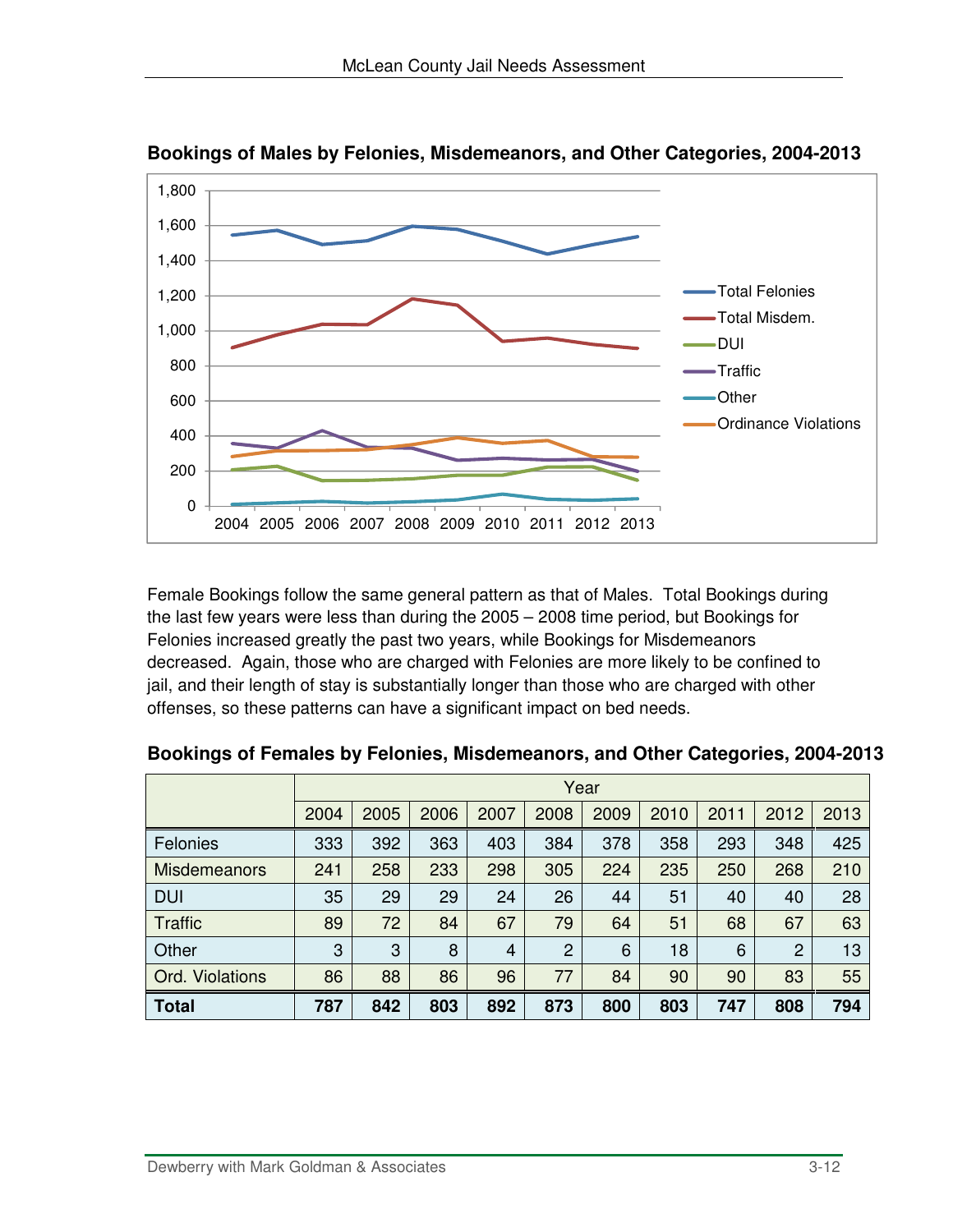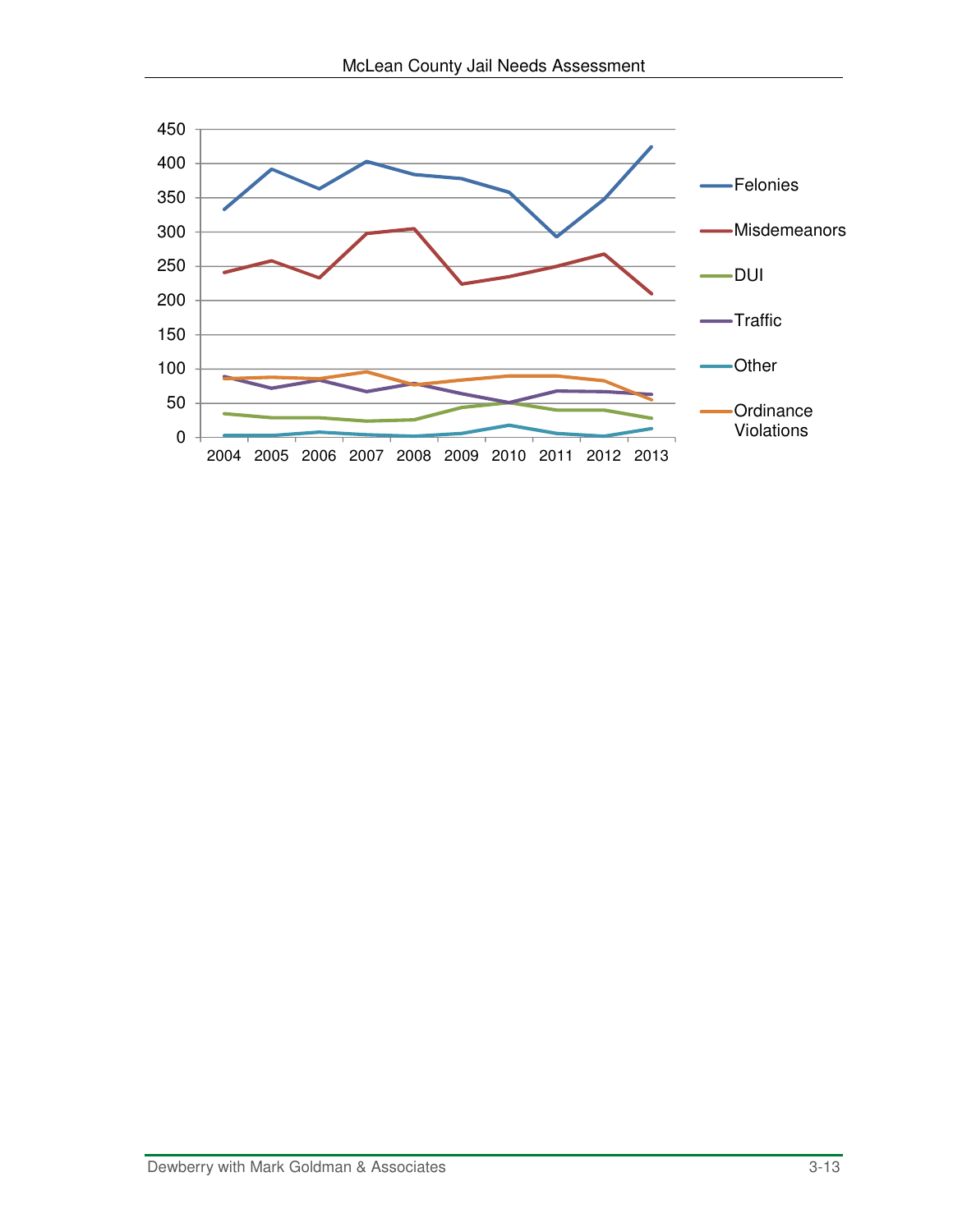# **Court Filings: Analyses of Historical Trends in McLean County Court Case Filings**

Source: Will Scanlon, Trial Court Administrator

Charts and graphs are presented in the following pages that illustrate historical trends in court case filings in McLean County. Following these illustrations are observations on the court filings as they relate to jail bed needs.

|                                              |        |               |        |        |        | Year   |        |        |               |        |        |
|----------------------------------------------|--------|---------------|--------|--------|--------|--------|--------|--------|---------------|--------|--------|
| <b>Categories</b>                            | 2003   | 2004          | 2005   | 2006   | 2007   | 2008   | 2009   | 2010   | 2011          | 2012   | 2013   |
| Civil (AR, CH,<br>ED, L, MC,<br>MR, P, T     | 1,136  | 1,218         | 1,285  | 1,323  | 1,523  | 1,558  | 2,602  | 2,766  | 2,546         | 2,531  | 2,595  |
| <b>Small Claims</b><br>and LM (SC<br>and LM) | 4,145  | 4,150         | 4,091  | 4,468  | 4,899  | 4,612  | 3,384  | 3,327  | 3,050         | 3,063  | 2,887  |
| Family (AD,<br>D, F, OP                      | 1,284  | 1,182         | 1,351  | 1,474  | 1,497  | 1,375  | 1,499  | 1,533  | 1,555         | 1,622  | 1,633  |
| Juvenile (J,<br>JA, JD)                      | 223    | 411           | 301    | 384    | 347    | 309    | 267    | 339    | 242           | 215    | 320    |
| Felony (CF)                                  | 1,326  | 1,241         | 1,268  | 1,286  | 1,423  | 1,478  | 1,221  | 1,259  | 1,160         | 1,398  | 1,789  |
| Misdemeanor<br>(CM)                          | 2,128  | 2,350         | 2,406  | 2,501  | 2,565  | 2,798  | 2,408  | 2,411  | 2,129         | 2,240  | 2,655  |
| <b>DUI</b>                                   | 835    | 946           | 861    | 907    | 854    | 885    | 938    | 820    | 900           | 796    | 799    |
| Traffic, CV,<br>and OV                       | 38,668 | 35,543        | 39,870 | 45,919 | 43,825 | 42,006 | 44,541 | 39,191 | 33,535        | 33,096 | 33,223 |
| <b>TOTAL</b>                                 |        | 49,745 47,041 | 51,433 | 58,262 | 56,933 | 55,021 | 56,860 |        | 51,646 45,117 | 44,961 | 45,901 |

### **McLean County Court Case Filings: 2003- 2013**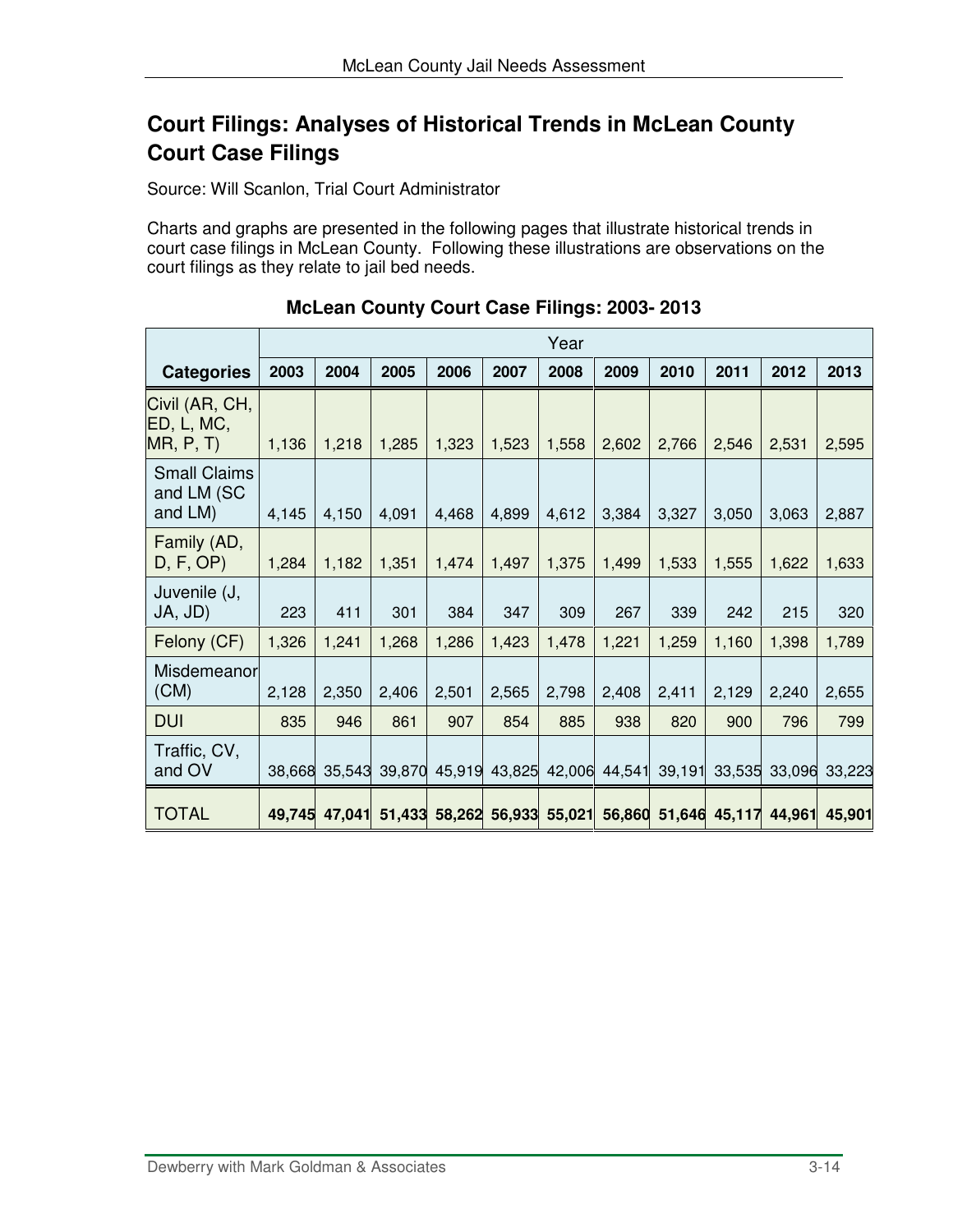

### **McLean County Case Filings for Offenses Most Likely to Involve Time in MCDF: 2003 - 2013**

|                   |       |       |       |       |       | Year  |       |       |       |       |       |
|-------------------|-------|-------|-------|-------|-------|-------|-------|-------|-------|-------|-------|
| Categories        | 2003  | 2004  | 2005  | 2006  | 2007  | 2008  | 2009  | 2010  | 2011  | 2012  | 2013  |
| Felonies          | 1,326 | 1,241 | 1,268 | 1,286 | 1,423 | 1,478 | 1,221 | 1,259 | 1,160 | 1,398 | 1,789 |
| Misde-<br>meanors | 2,128 | 2,350 | 2,406 | 2,501 | 2,565 | 2,798 | 2,408 | 2,411 | 2,129 | 2,240 | 2,655 |
| <b>DUI</b>        | 835   | 946   | 861   | 907   | 854   | 885   | 938   | 820   | 900   | 796   | 799   |
| <b>TOTAL</b>      | 4,289 | 4,537 | 4,535 | 4,694 | 4,842 | 5,161 | 4,567 | 4,490 | 4,189 | 4,434 | 5,243 |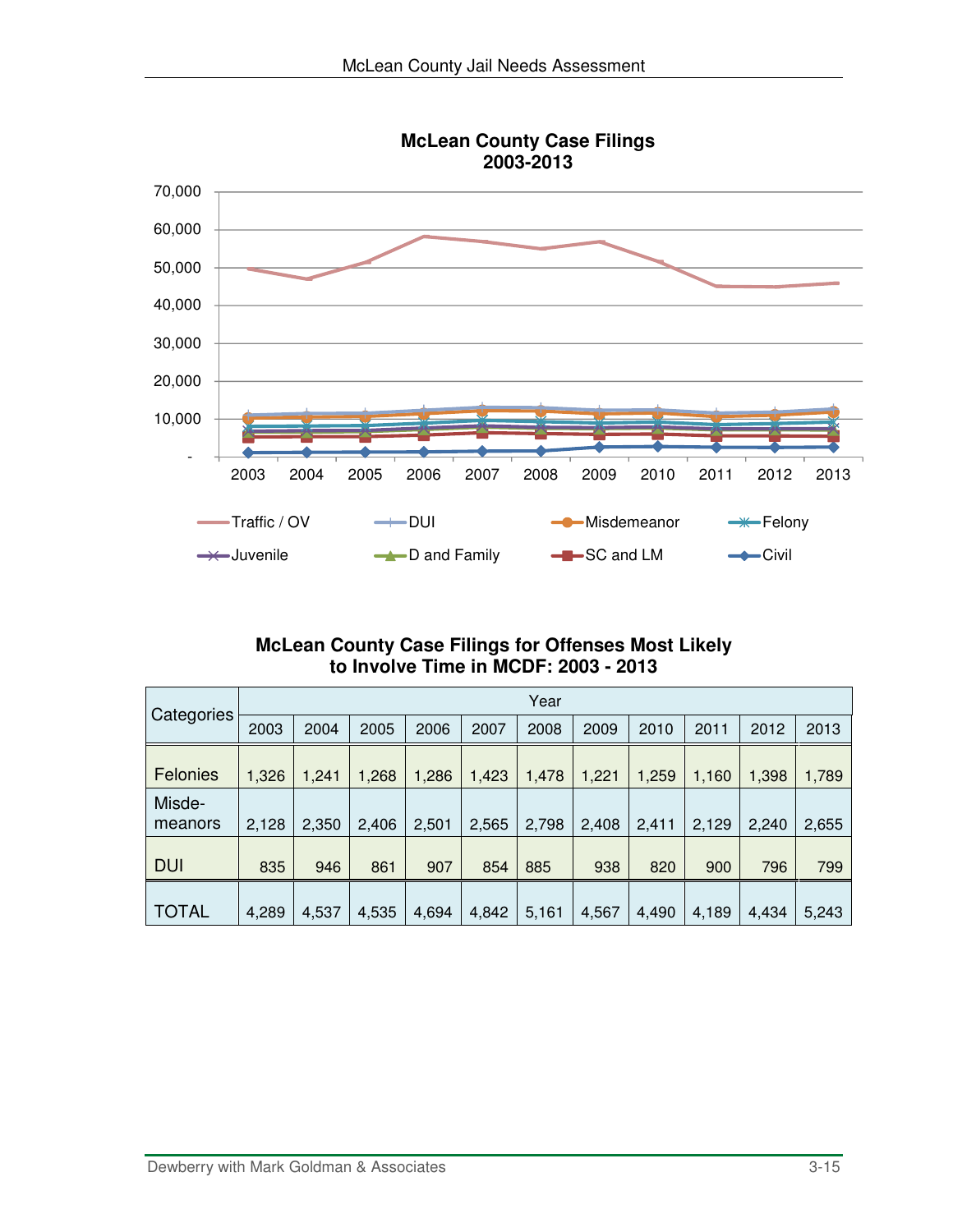

**Percentages of Court Filings for Felonies, Misdemeanors & DUI, 2003 - 2013** 

| Cate-             |       |       |       |       |       | Year  |       |       |       |       |       |        |
|-------------------|-------|-------|-------|-------|-------|-------|-------|-------|-------|-------|-------|--------|
| gories            | 2003  | 2004  | 2005  | 2006  | 2007  | 2008  | 2009  | 2010  | 2011  | 2012  | 2013  | Totals |
| <b>Felonies</b>   | 1,326 | 1,241 | 1,268 | 1,286 | 1,423 | 1,478 | 1,221 | 1,259 | 1,160 | 1,398 | 1,789 | 14,849 |
| Misde-<br>meanors | 2,128 | 2,350 | 2,406 | 2,501 | 2,565 | 2,798 | 2,408 | 2,411 | 2,129 | 2,240 | 2,655 | 26,591 |
| <b>DUI</b>        | 835   | 946   | 861   | 907   | 854   | 885   | 938   | 820   | 900   | 796   | 799   | 9,541  |
| <b>TOTAL</b>      | 4,289 | 4,537 | 4,535 | 4,694 | 4,842 | 5,161 | 4,567 | 4,490 | 4,189 | 4,434 | 5,243 | 50,981 |
| <b>Felonies</b>   | 31%   | 27%   | 28%   | 27%   | 29%   | 29%   | 27%   | 28%   | 28%   | 32%   | 34%   | 29%    |
| Misde-<br>meanors | 50%   | 52%   | 53%   | 53%   | 53%   | 54%   | 53%   | 54%   | 51%   | 51%   | 51%   | 52%    |
| <b>DUI</b>        | 19%   | 21%   | 19%   | 19%   | 18%   | 17%   | 21%   | 18%   | 21%   | 18%   | 15%   | 19%    |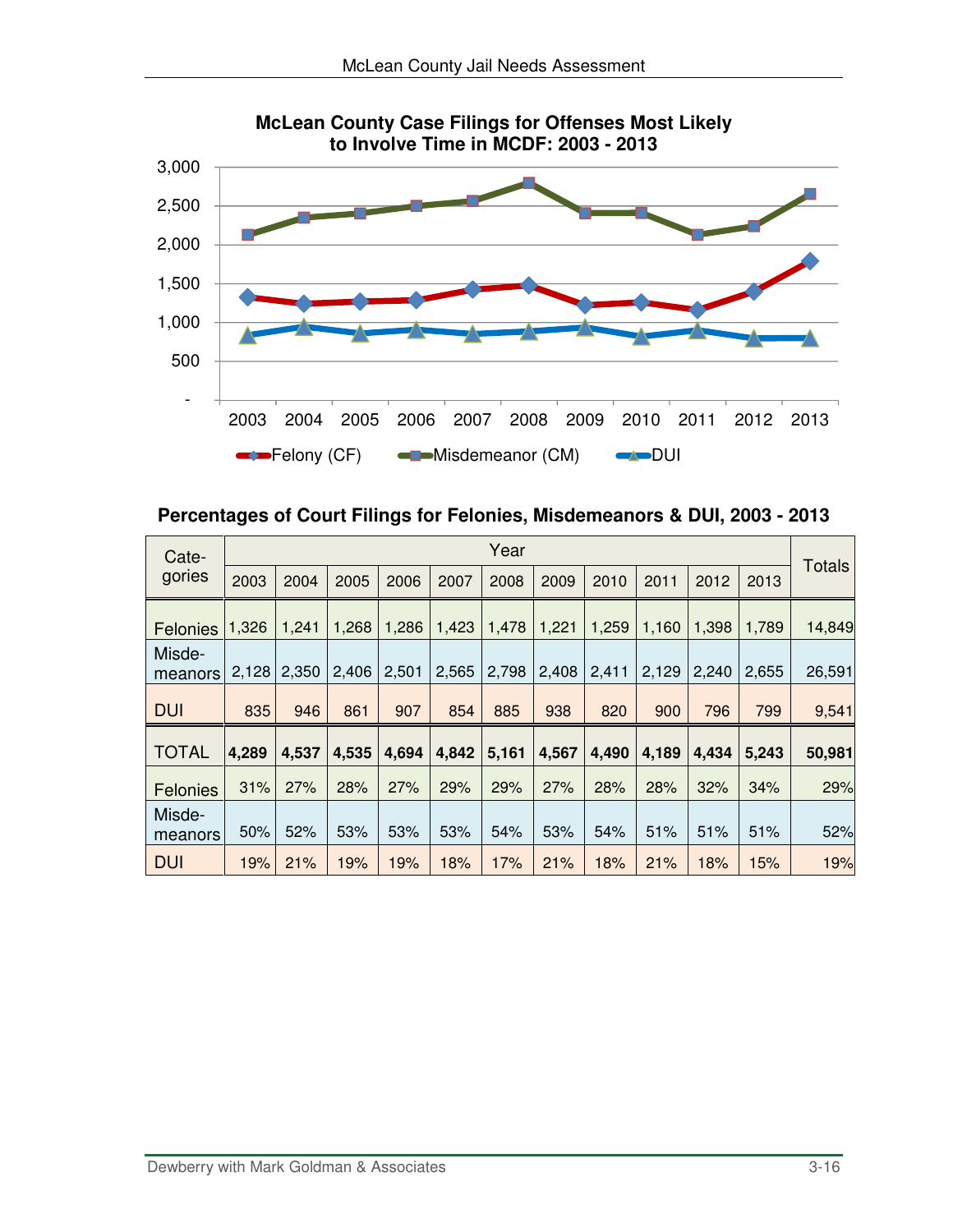

#### **Changes in McLean County Felony Case Filings – Most Likely to Involve Time in MCDF: 2003 - 2013**

| Cate-                                |                          |       |       |       |       | Year  |        |        |        |       |       |
|--------------------------------------|--------------------------|-------|-------|-------|-------|-------|--------|--------|--------|-------|-------|
| gories                               | 2003                     | 2004  | 2005  | 2006  | 2007  | 2008  | 2009   | 2010   | 2011   | 2012  | 2013  |
| Felony<br>(CF)                       | 1,326                    | 1,241 | 1,268 | 1,286 | 1,423 | 1,478 | 1,221  | 1,259  | 1,160  | 1,398 | 1,789 |
| % change<br>from previous<br>year    |                          | $-6%$ | 2%    | 1%    | 11%   | 4%    | $-17%$ | 3%     | $-8%$  | 21%   | 28%   |
| total % change<br>from 2003          |                          | $-6%$ | $-4%$ | $-3%$ | 7%    | 11%   | $-8%$  | $-5%$  | $-13%$ | 5%    | 35%   |
|                                      | total % change from 2008 |       |       |       |       |       | $-17%$ | $-15%$ | $-22%$ | $-5%$ | 21%   |
| average annual % change: 2003 - 2013 |                          |       |       |       |       |       |        |        |        |       | 4%    |
| average annual % change: 2008 - 2013 |                          |       |       |       |       |       |        | 5%     |        |       |       |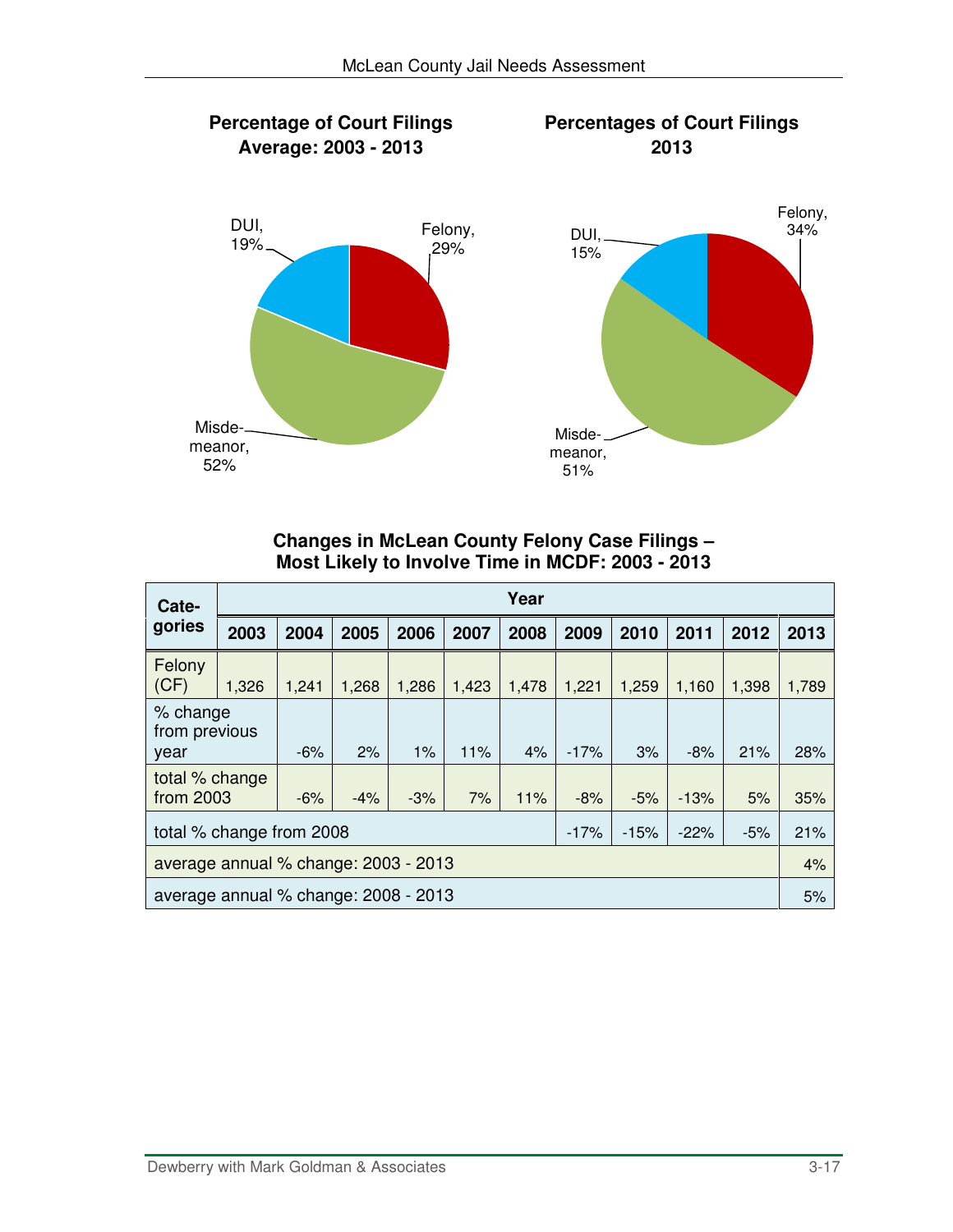The overall change in felony case filings is much lower IF 2013 was an anomaly as shown below.

| Categories                           | 2003                                 | 2004  | 2005  | 2006  | 2007  | 2008  | 2009   | 2010   | 2011   | 2012  |
|--------------------------------------|--------------------------------------|-------|-------|-------|-------|-------|--------|--------|--------|-------|
| Felony (CF)                          | 1,326                                | 1,241 | 1,268 | 1,286 | 1,423 | 1,478 | 1,221  | 1,259  | 1,160  | 1,398 |
| % change from<br>previous year       |                                      | $-6%$ | 2%    | $1\%$ | 11%   | 4%    | $-17%$ | 3%     | $-8%$  | 21%   |
| total % change from<br>2003          |                                      | $-6%$ | $-4%$ | $-3%$ | 7%    | 11%   | $-8%$  | $-5%$  | $-13%$ | 5%    |
| total % change from 2007             |                                      |       |       |       |       | 4%    | $-14%$ | $-12%$ | $-18%$ | $-2%$ |
| average annual % change: 2003 - 2012 |                                      |       |       |       |       |       |        |        |        | 2%    |
|                                      | average annual % change: 2007 - 2012 |       |       |       |       |       |        | $-8%$  |        |       |

### **Changes in McLean County Felony Case Filings – Most Likely to involve Time in MCDF: 2003 - 2012**

### **Observations on Court Filings that Impact Jail Bed Needs**

1. Of particular concern in the last set of charts and graphs is the uptick shown in felony filings during the last two years. From 2003 through 2011 there was an average of 1,296 Felony Filings per year. In 2013 there were 1,789 Felony Filings, 38% more than the nine year average. Was this or will this be short lived or the start of a trend? Or was it because of more mandatory sentencing?

2. The number of misdemeanor filings followed a somewhat similar trend, with a slight upward movement between 2003 and 2008, followed by lower numbers through 2012, and then a sizable increase in 2013 -- but unlike with felonies, the 2013 numbers were somewhat less than the previous high (2008). Furthermore, it is understood that most of the people charged with misdemeanors are not held in jail at all, or if they are incarcerated, it is for shorter periods of time.

3. Court Filings for Driving Under the Influence were relatively flat during the entire 11 year time period.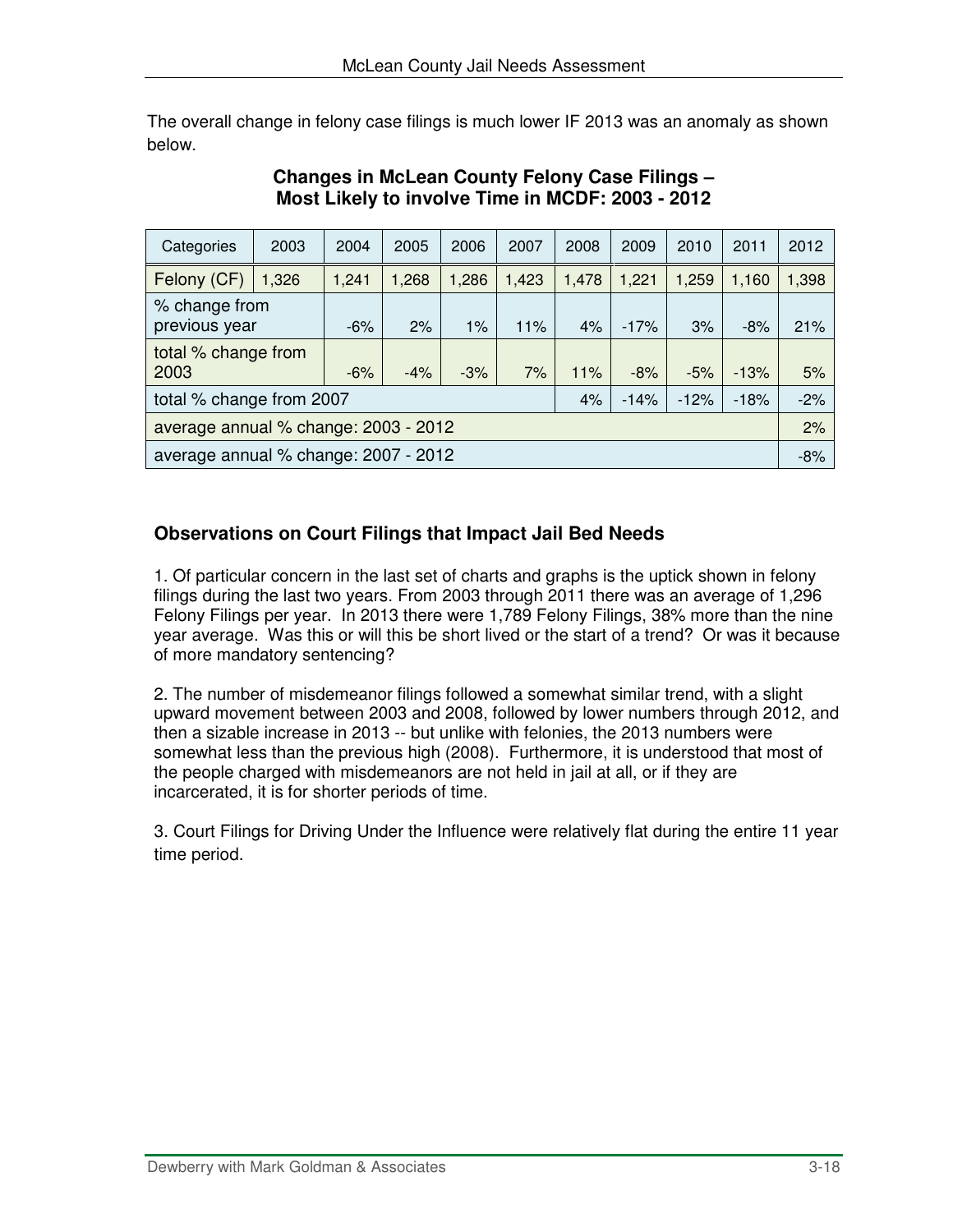# **Number of Bed Days by Offense Category**

Source: Dr. Frank Beck, March 2015

The next table and bar chart show that the average number of bed days in MCDF varies considerably by offense category, with those charged with Felonies staying much longer than those charged with all other categories of offenses.

|                     | 2007 | 2008 | 2009 | 2010           | 2011 | 2012           | 2013 | 2014 |
|---------------------|------|------|------|----------------|------|----------------|------|------|
| Felonies            |      |      |      |                |      |                |      |      |
| Class M             | 192  | 166  | 223  | 129            | 91   | 366            | 159  | 225  |
| Class X             | 93   | 82   | 72   | 88             | 77   | 107            | 97   | 102  |
| Class 1             | 48   | 53   | 52   | 51             | 61   | 61             | 56   | 63   |
| Class 2             | 35   | 44   | 34   | 33             | 38   | 34             | 39   | 33   |
| Class 3             | 23   | 26   | 21   | 30             | 24   | 20             | 21   | 22   |
| Class 4             | 20   | 23   | 23   | 23             | 25   | 23             | 22   | 21   |
| <b>DUIs</b>         | 8    | 13   | 10   | 10             | 8    | 8              | 8    | 7    |
| <b>Misdemeanors</b> | 8    | 10   | 8    | $\overline{7}$ | 8    | $\overline{7}$ | 4    | 6    |
| Other               | 15   | 15   | 12   | 13             | 10   | 11             | 12   | 13   |
| No Charge           | 3    | 3    | 3    | 3              | 3    | 3              | 4    | 4    |



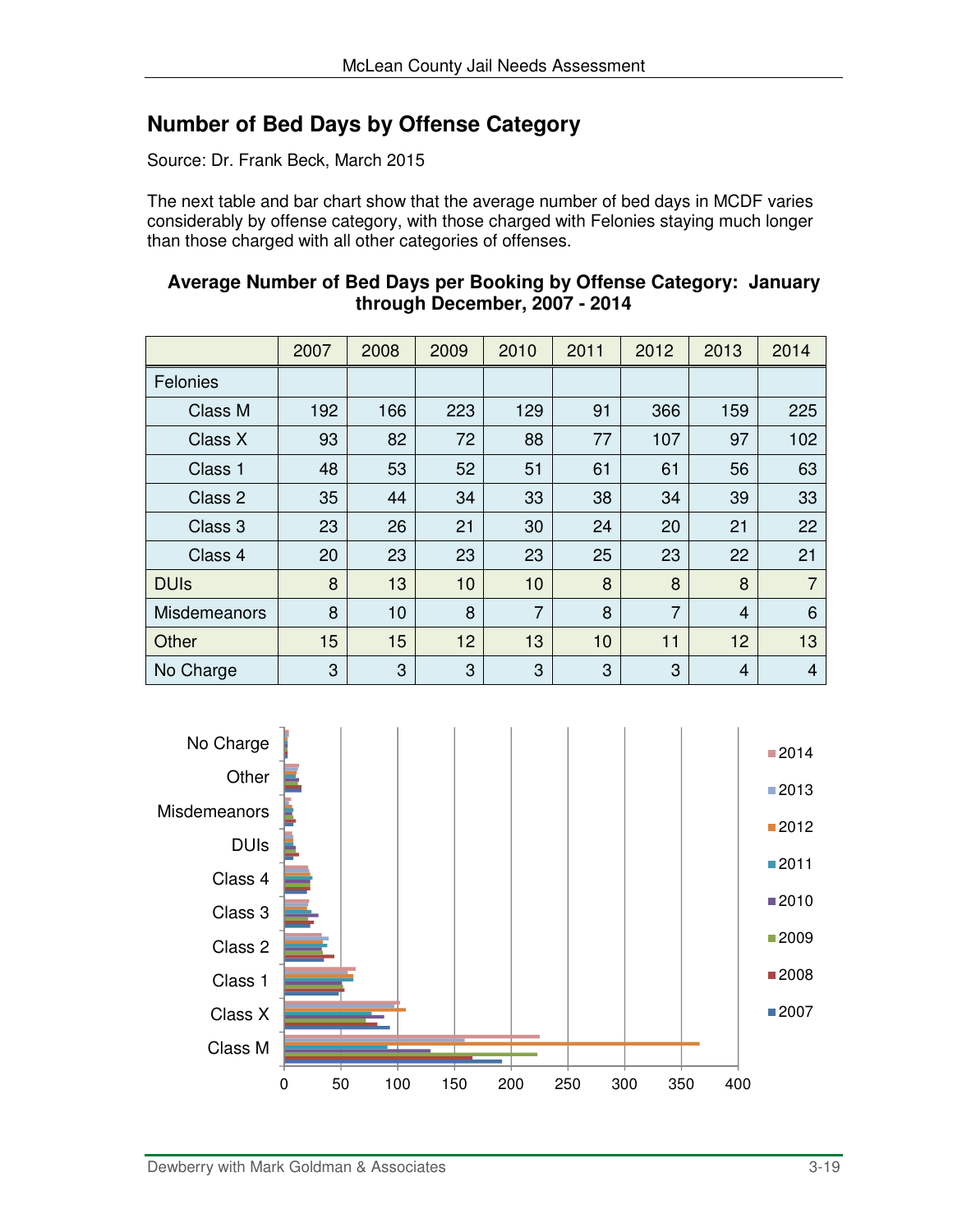### **Total Bed Days by Offense Category: 2007 – 2014** (entire years)

Data from Dr. Frank Beck, March 2015

Looking at total bed days by offense category clearly shows that beds at MCDF are predominately occupied by those charged with or convicted of Felonies. Furthermore the following table and graphic show that the number of bed days occupied by Felons has increased each of the last three years, while the number of bed days occupied by those charged with or convicted of Misdemeanors, DUI's, and Other offense has declined.

|              | 2007   | 2008   | 2009          | 2010  | 2011  | 2012                        | 2013  | 2014          |
|--------------|--------|--------|---------------|-------|-------|-----------------------------|-------|---------------|
| Felonies     | 64,134 | 73,034 |               |       |       | 64,855 67,966 64,235 67,323 |       | 73,337 74,702 |
| <b>DUIS</b>  | 1,585  | 2,934  | 2,568         | 2,442 | 2,233 | 2,163                       | 1,530 | 1,210         |
| Misdemeanors | 9,934  |        | 13,828 11,218 | 7,709 | 9.598 | 7,790                       | 4,470 | 6,011         |
| <b>Other</b> | 6,237  | 6,328  | 4,272         | 5,238 | 3,675 | 4,006                       | 3,657 | 2,582         |

|  |  | Bed Days by Offense Category and Year |  |
|--|--|---------------------------------------|--|
|  |  |                                       |  |



# **Average Daily Population (ADP) in MCDF**

Sources: Dr. Frank Beck and MCDF

The Dewberry/MGA team analyzed the average daily population in the facility by sentence category, offense category, and gender over the past seven to 11 years (different sets of data were available for different time periods). Data was provided by Dr. Frank Beck of the Stevenson Center for the Community and Economic Development and from the McLean County Detention Facility.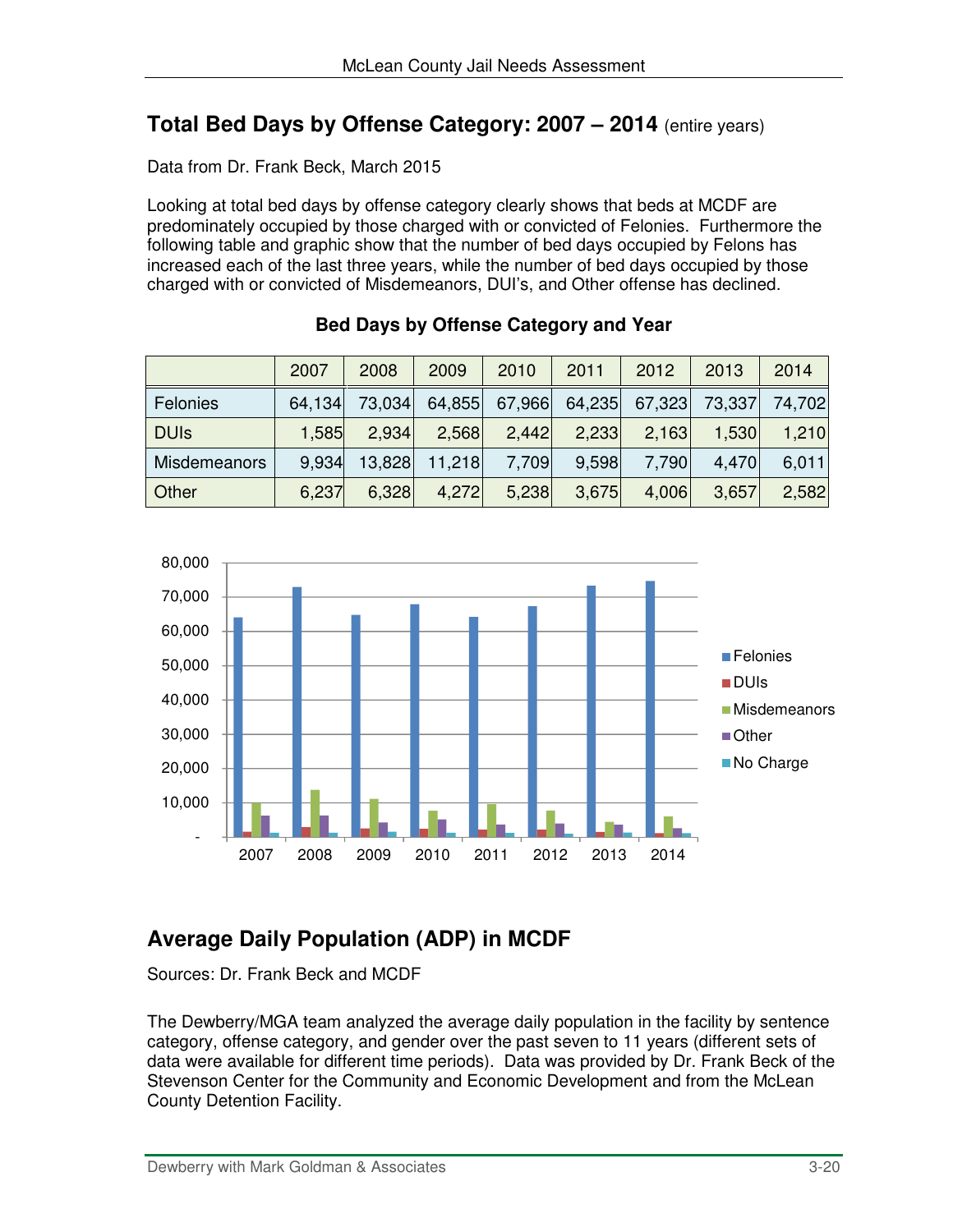#### **Average Daily Population by Offense Category: 2007 - 2014**

From the Total Bed Days by Offense Category for January through December 2007 - 2014 provided by Dr. Frank Beck in March 2015 the Average Daily Population by Offense Category was calculated. The next table and pie chart show that the vast majority of beds are occupied by those charged with or convicted of Felonies. Also this shows that the number of beds occupied by those charged with or convicted of Misdemeanors, DUI's, and Other offenses has been declining.

|                     | 2007           | 2008           | 2009 | 2010           | 2011 | 2012 | 2013 | 2014 |
|---------------------|----------------|----------------|------|----------------|------|------|------|------|
| Felonies            | 176            | 200            | 178  | 186            | 176  | 184  | 201  | 205  |
| <b>DUIs</b>         | 4              | 8              | 7    | 7              | 6    | 6    | 4    | 3    |
| <b>Misdemeanors</b> | 27             | 38             | 31   | 21             | 26   | 21   | 12   | 16   |
| Other               | 17             | 17             | 12   | 14             | 10   | 11   | 10   |      |
| No Charge           | $\overline{4}$ | $\overline{4}$ | 4    | $\overline{4}$ | 3    | 3    | 4    | 3    |
| Total               | 228            | 267            | 231  | 232            | 222  | 225  | 231  | 235  |





### **ADP by Sentence Category**

The "In House" category indicates the actual number of inmates in the building at 6 a.m. every morning; this includes Weekenders and Work Releasees.

The "Special Needs" category includes basically anyone that cannot be housed in "General Population." This includes the physically and mentally ill, geriatric offenders, those under Protective Custody, Medical Segregation, and others.

"Straight Sentence" refers to those sentenced to MCDF excluding those sentenced to Work Release and Weekend Sentences, and it also excludes sentenced detainees with "Special Needs."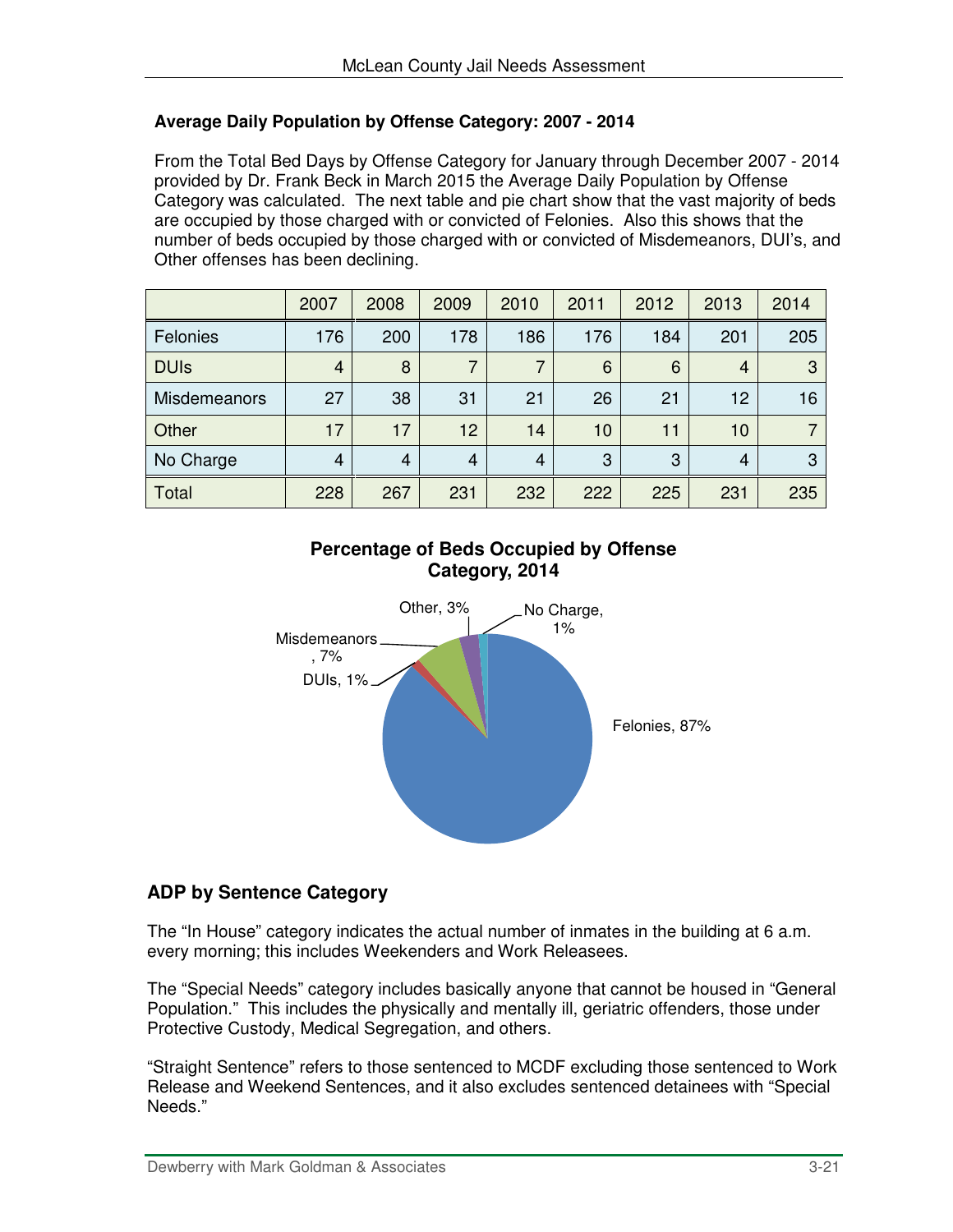"Work Release & Weekenders" includes offenders allowed out of the facility to work or go to school, and those who are incarcerated solely on weekends.

Finally, "Other Facilities" was created as a place to account for the population that is housed in other counties due to overcrowding in the McLean County Detention Facility. When the number is quite small, such as one or two, it can be assumed that these individuals are at another facility due to being remanded there by a Judge, in a hospital for medical reasons, elsewhere for a court-ordered evaluation, or similar.

Historically, the jail population has not been tracked by security classification. However, in recent years since the inception of the Criminal Justice Coordinating Council, due to overcrowding, the Detention Facility basically holds only two types of individuals – misdemeanants and felons sentenced to the MCDF for up to 12 months, and pre-trial alleged felons. Thus, the majority of those incarcerated at MCDF have high classifications due to their charges or criminal histories.

As the following chart and graph show, Males account for approximately 87% of the population in the Detention Facility while Females account for around 13%. There was a spike in ADP in 2008 and a decline in numbers until 2011 when the numbers for ADP, In House and Males started to climb again. Rather contrarily, most other categories either leveled off or dropped slightly in these last couple of years. Due to the complexity of the graph, the following pages focus on particular detainee categories for further clarification.

| Year | <b>ADP</b>   | House  | F  | $\%$ | M   | $\%$ |                | Special<br><b>Needs</b> |           |    | Straight<br>Sentenced<br>(to County) |           | <b>Weekenders</b> | <b>Work</b><br>Release & |           |                | Other<br><b>Facilities</b> |                |
|------|--------------|--------|----|------|-----|------|----------------|-------------------------|-----------|----|--------------------------------------|-----------|-------------------|--------------------------|-----------|----------------|----------------------------|----------------|
|      | <b>Total</b> | $\leq$ |    |      |     |      | F              | M                       | Tot<br>al | F  | M                                    | Tot<br>al | F                 | M                        | Tot<br>al | F              | M                          | Tot<br>al      |
| 2004 | 198          | 180    | 30 | 15   | 168 | 85   | 8              | 10                      | 18        | 6  | 34                                   | 40        | 6                 | 16                       | 22        | 0              | $\overline{2}$             | $\overline{2}$ |
| 2005 | 205          | 193    | 32 | 16   | 173 | 84   | 10             | 12                      | 21        | 7  | 33                                   | 40        | 4                 | 11                       | 15        | 0              | 3                          | 3              |
| 2006 | 224          | 200    | 30 | 13   | 194 | 87   | $\overline{7}$ | 16                      | 22        | 8  | 44                                   | 52        | 3                 | 21                       | 24        | $\blacksquare$ | 7                          | 8              |
| 2007 | 235          | 204    | 37 | 16   | 199 | 85   | $\overline{7}$ | 16                      | 23        | 9  | 38                                   | 47        | 4                 | 20                       | 24        | 3              | 13                         | 17             |
| 2008 | 272          | 213    | 35 | 13   | 237 | 87   | 6              | 18                      | 24        | 9  | 46                                   | 55        | 5                 | 32                       | 37        | $\overline{4}$ | 35                         | 39             |
| 2009 | 238          | 219    | 28 | 12   | 211 | 89   | 6              | 19                      | 25        | 10 | 47                                   | 58        | 3                 | 22                       | 26        | $\Omega$       | 7                          | 7              |
| 2010 | 240          | 225    | 29 | 12   | 211 | 88   | 6              | 20                      | 26        | 10 | 43                                   | 53        | $\overline{4}$    | 21                       | 26        | 1              | 3                          | 4              |
| 2011 | 229          | 216    | 27 | 12   | 202 | 89   | 6              | 18                      | 24        | 11 | 47                                   | 57        | 4                 | 20                       | 24        | $\Omega$       | $\Omega$                   | $\Omega$       |
| 2012 | 232          | 223    | 30 | 13   | 202 | 87   | $\overline{7}$ | 19                      | 26        | 8  | 41                                   | 49        | 4                 | 17                       | 22        | $\mathbf 0$    | $\mathbf 0$                | $\Omega$       |
| 2013 | 237          | 229    | 27 | 11   | 210 | 89   | 6              | 21                      | 28        | 9  | 35                                   | 44        | $\overline{c}$    | 17                       | 19        | 0              | 0                          | 0              |

#### **Average Daily Population (ADP) in the McLean County Detention Facility (MCDF): 2004 - 2013**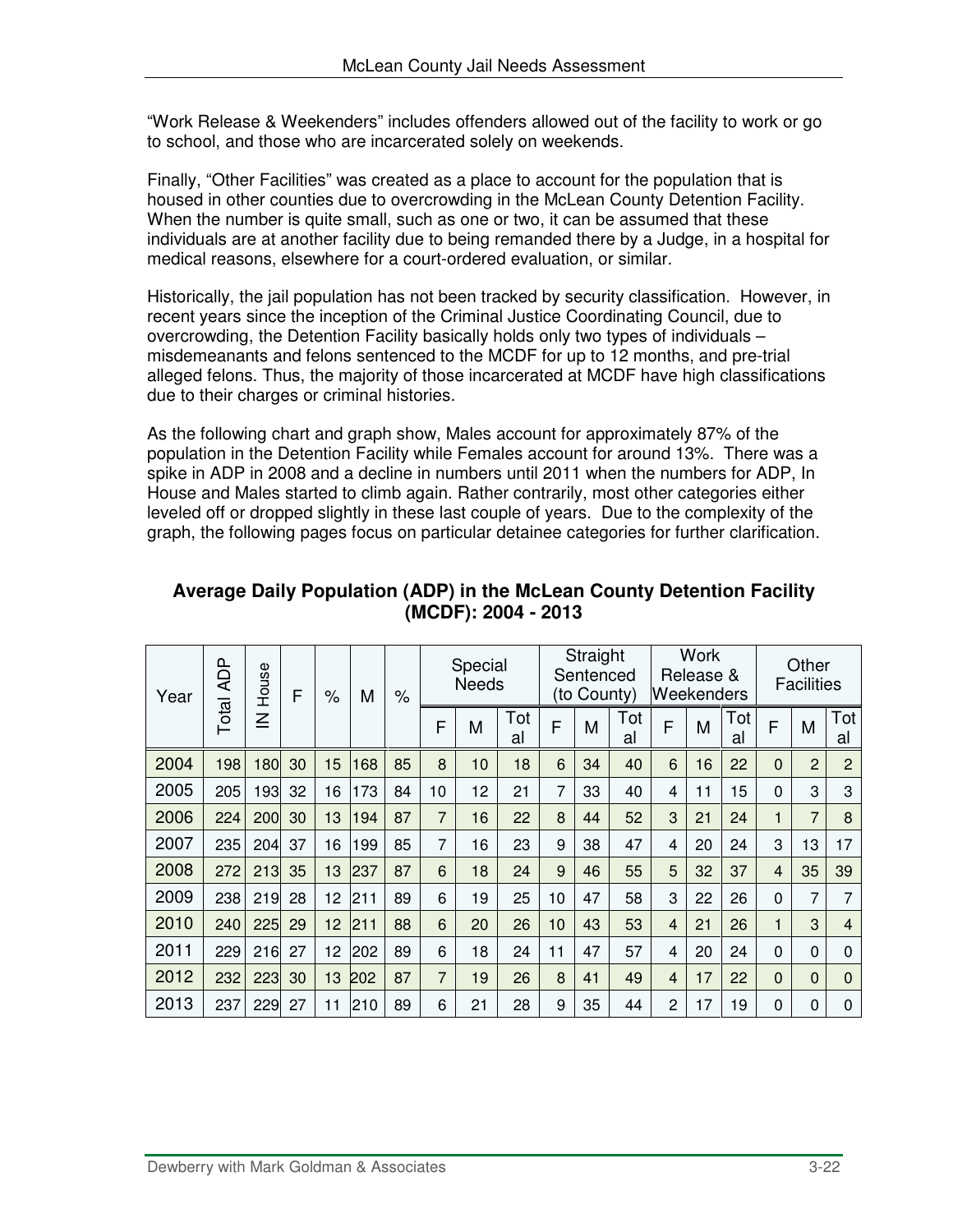

**Average Daily Population (ADP) in the McLean County Detention Facility (MCDF): 2004 - 2013**

The next graph shows the total ADP and the ADP for those IN House over the past ten years; ADP peaked in 2008 before dropping down and then climbing very slightly upward starting in 2011. In House numbers show a slow climb upward over the ten years.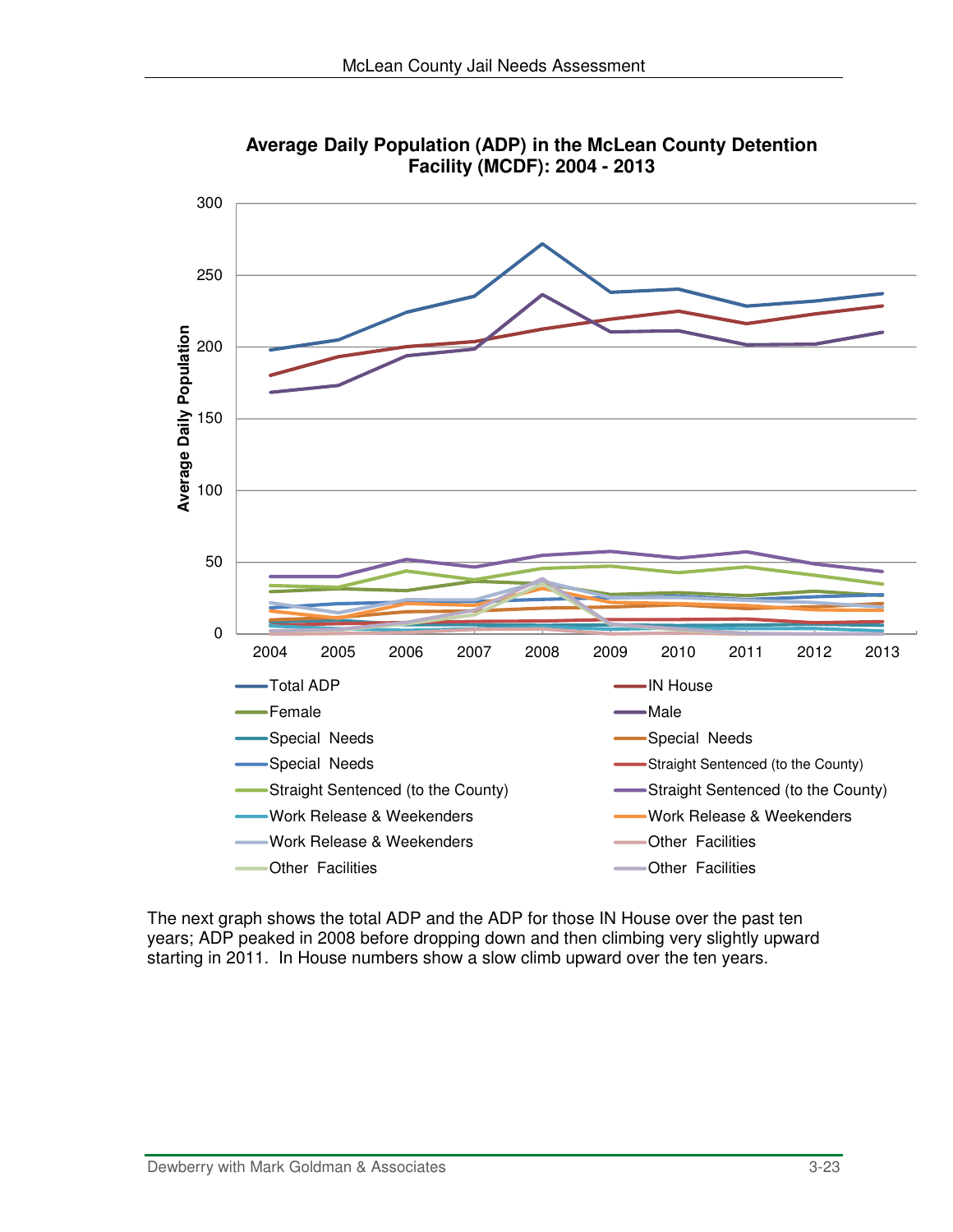

**Average Daily Population (ADP) and Number In House in the McLean County Detention Facility (MCDF): 2004-2013**

The next graph illustrates the gender breakdown in the MCDF for the ten year period. As shown, Female ADP has remained very stable over the period, even dipping slightly in the last year, while Male ADP has been more erratic, with a spike in 2008 before dropping off and only slightly increasing in the last year.



The following pie chart shows the percentage of Males and Females in MCDF in 2013 with Females at 11% and Males at 89%. This is very close to the ten year average of 13% and 87% respectively.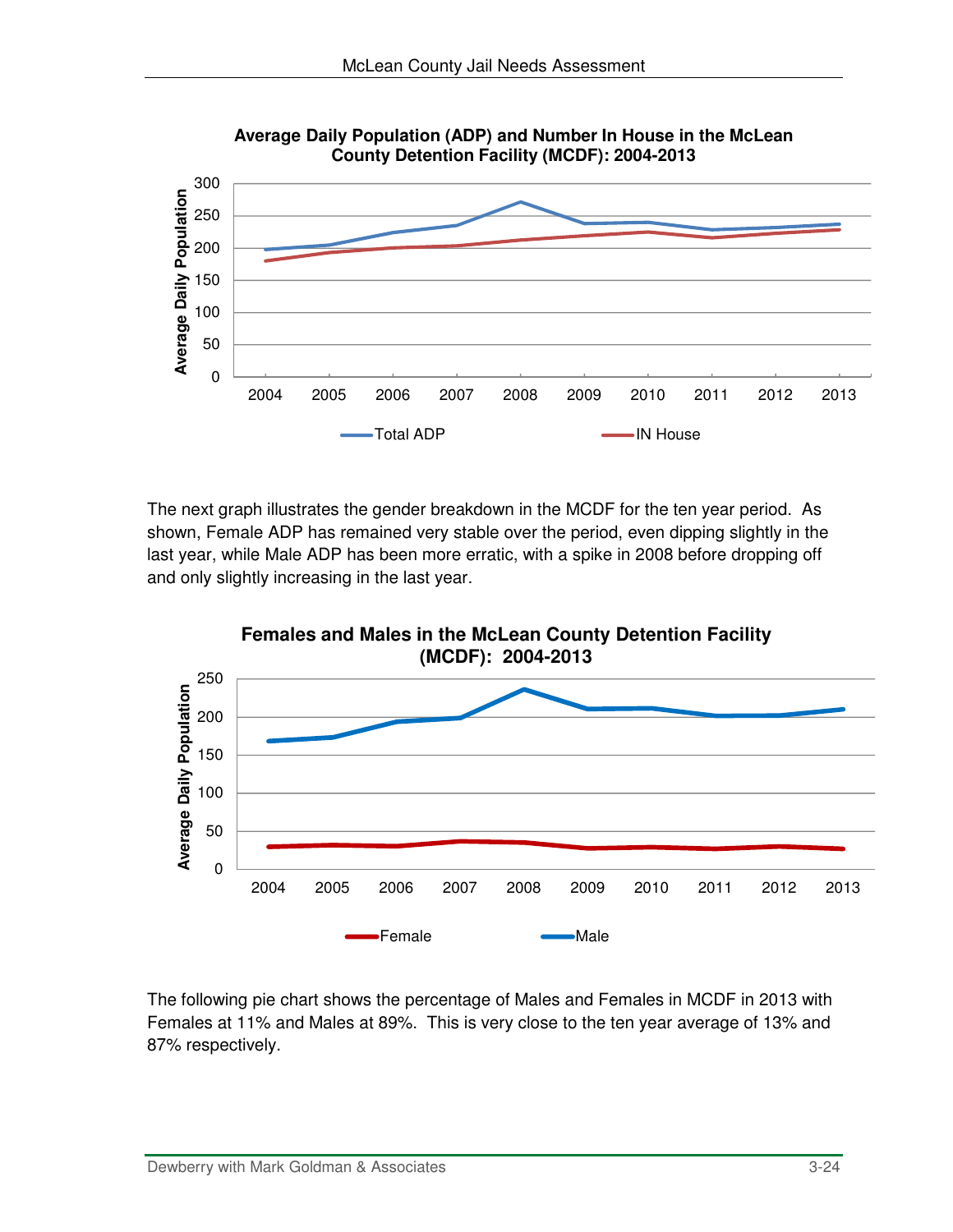

### **Percentage of Females and Males in the McLean County Detention Facility (MCDF): 2013**

Next, when the special categories of which ADP is comprised are broken down, it illustrates the higher numbers for Straight Sentenced (to the County Jail) over the other three categories and also shows the 2008 spike in Work Releasees and Weekenders, and the Other Facilities category (similar to the overall ADP spike previously shown). Interestingly, this 2008 spike is absent for the Special Needs and Straight Sentenced categories. An upward tilt in 2013 numbers is shown for Special Needs while Straight Sentenced, Work Release and Weekenders, and Other Facilities, however, dropped to close to their 2004 levels.



#### **ADP in MCDF: Special Needs, Straight Sentenced (to the County), Work Release & Weekenders, and Other Facilities: 2004-2013**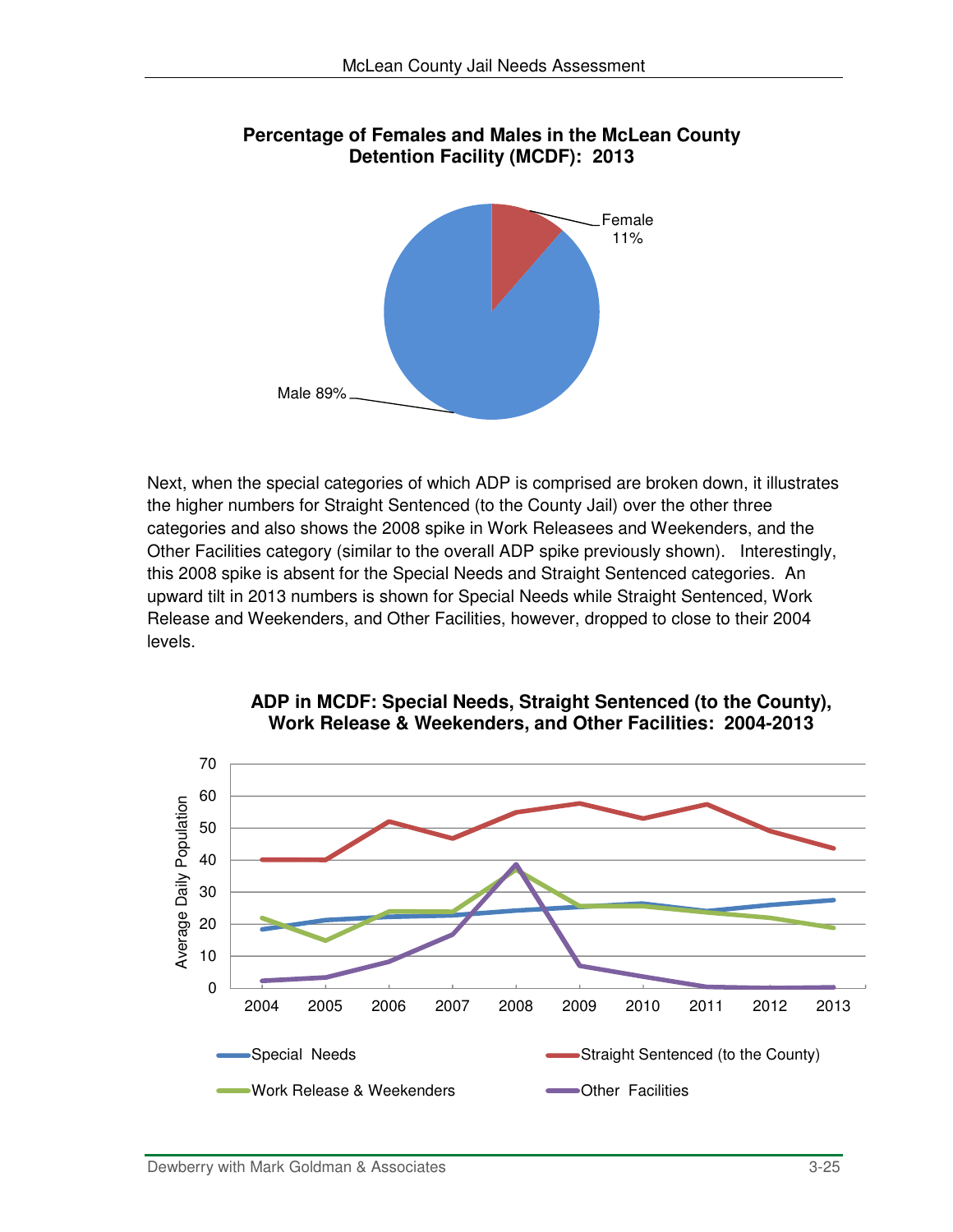In terms of Special Needs, the following pie chart below shows percentages of Females and Males in this category in the most recent year. Interestingly, if one compares this to the previous pie chart displaying the ADP for all Males and Females, the percentage of Females with Special Needs is far higher than in the jail's general population in the year 2013 (22% to 11% respectively). Clearly, a higher proportion of Female detainees need placement in Special Needs than Male detainees.



**Average Percentages of Female & Male Special Needs Detainees in the MCDF: 2013**

These graphs and tables suggest that while there has been an overall drop in ADP numbers since 2008, the trend in ADP and In House numbers has been trending upward since 2011. Whether or not this is a permanent trend or not is unknowable at the present time. The fact that higher ADP and higher In House Numbers, with decreasing Straight Sentenced to the County numbers in recent years could suggest that there are more pretrial inmates in the facility which could be attributable to more serious offenses and court proceedings taking longer, and/or that more individuals are being sentenced to non-custody alternatives.

### **Changes in the Average Daily Population**

While the total ADP has gone up and down over the past 10 years, overall it has increased at an average rate of increase of four percent per year. This is shown in the following chart.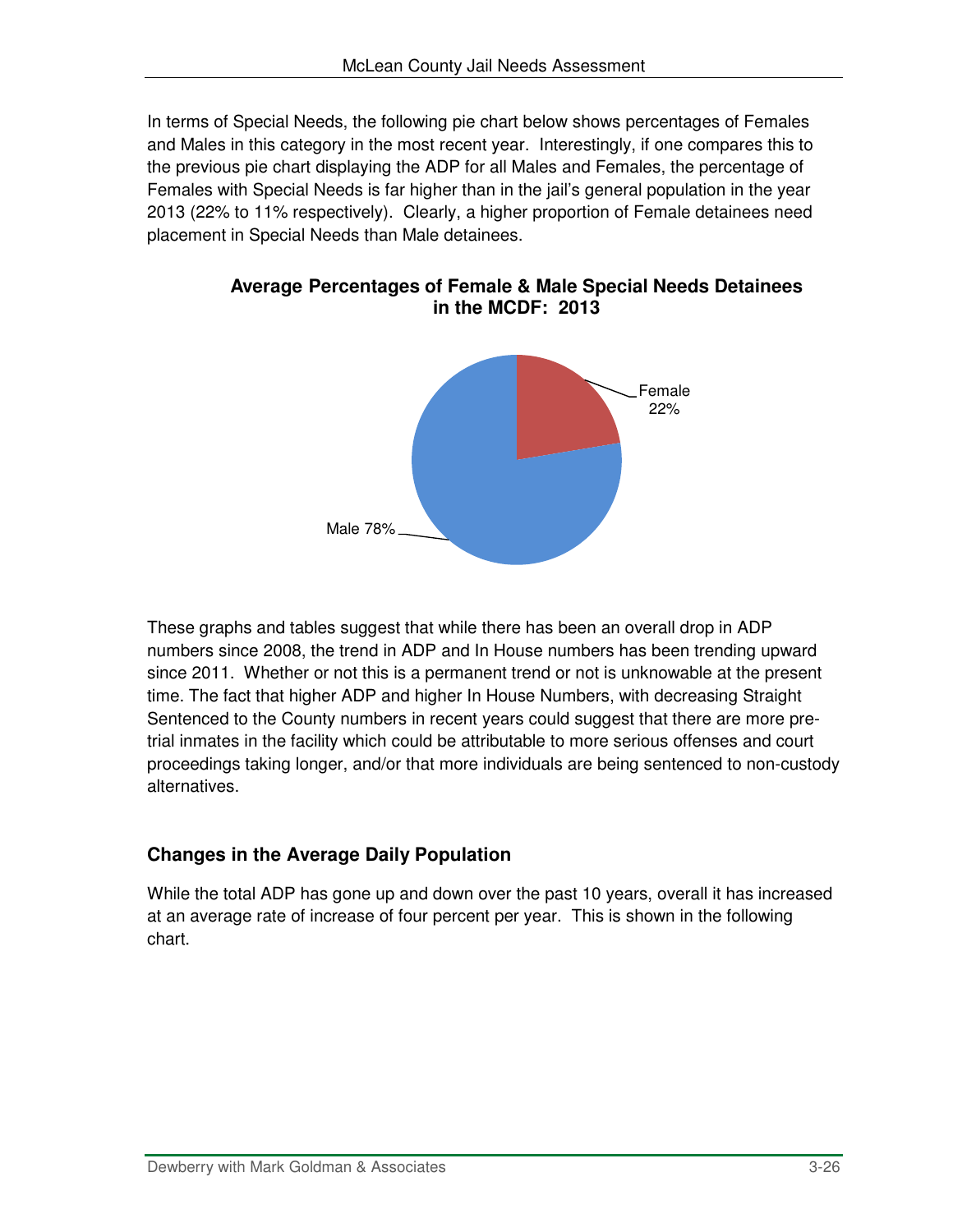### **Change in Total ADP between 2004 and 2014**

Source: MCDF

|      |                  |                  | Average |        |       |                    |
|------|------------------|------------------|---------|--------|-------|--------------------|
| Year | <b>Total ADP</b> | Previous<br>Year | 2004    | 2008   | 2010  | Annual %<br>Change |
| 2004 | 198              |                  |         |        |       |                    |
| 2005 | 205              | 4%               | 4%      |        |       |                    |
| 2006 | 224              | 9%               | 13%     |        |       |                    |
| 2007 | 235              | 5%               | 19%     |        |       |                    |
| 2008 | 272              | 16%              | 37%     |        |       |                    |
| 2009 | 238              | $-12%$           | 20%     | $-12%$ |       |                    |
| 2010 | 240              | 1%               | 21%     | $-12%$ |       |                    |
| 2011 | 229              | $-5%$            | 15%     | $-16%$ | $-5%$ |                    |
| 2012 | 232              | 2%               | 17%     | $-15%$ | $-3%$ |                    |
| 2013 | 237              | 2%               | 20%     | $-13%$ | $-1%$ |                    |
| 2014 | 241              | 2%               | 22%     | $-11%$ | 0%    | 2%                 |

**ADP in MCDF: 1998 - 2014**



Although this bar chart may at first glance appear as if ADP has been relatively flat, the ADP increased at an average annual rate of 2% per year over the last 16 years -- and also over each of the last 3 years.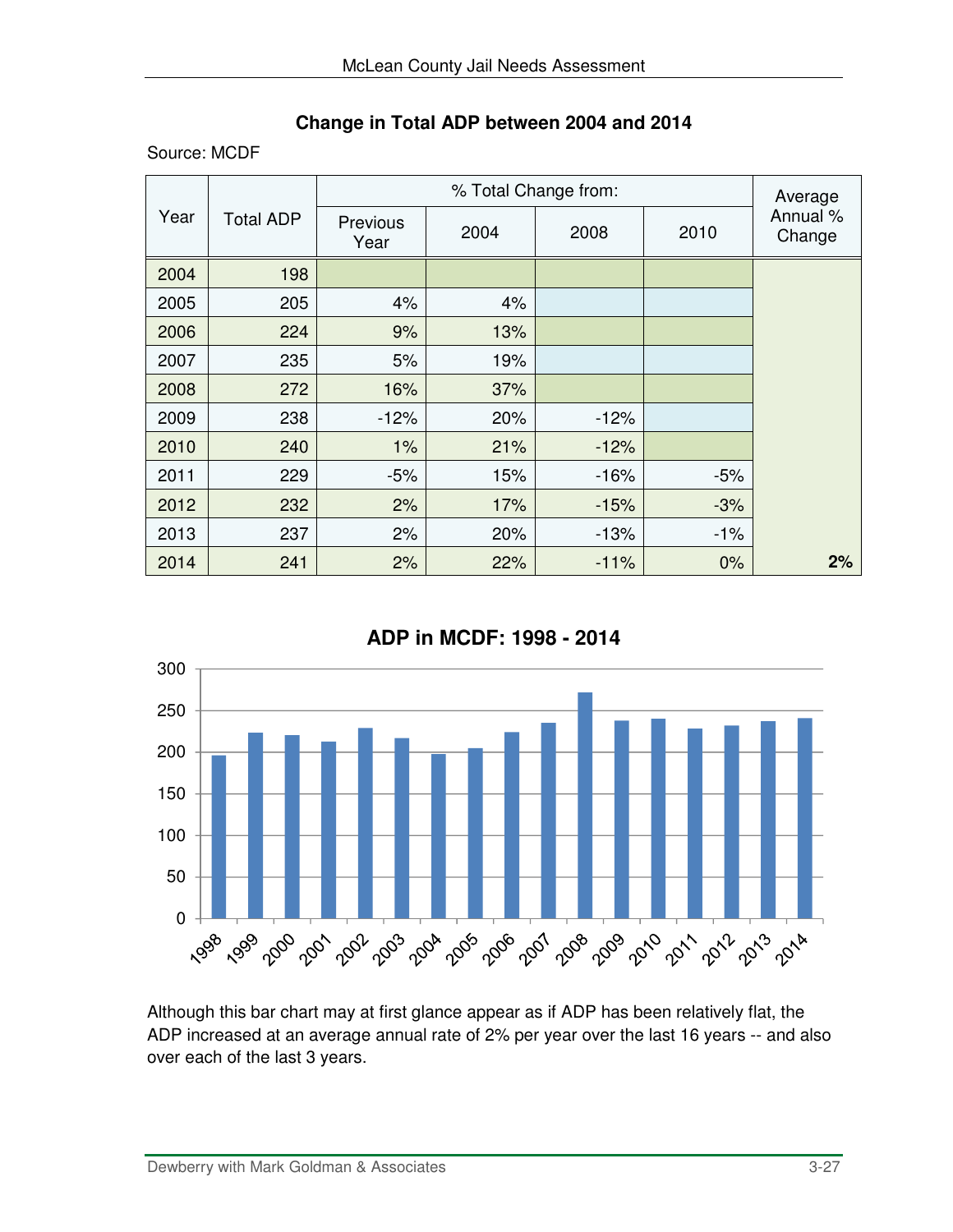# **Average Daily Population & Bed Needs: Why the Number of Jail Beds Needs to Exceed ADP by 20% or More**

The National Institute of Corrections and jail planners throughout the United States recommend that the number of beds built should equal approximately 120% of projected ADP in order to accommodate most peak populations (above ADP) and to facilitate housing by classification category.

Clearly, half of the time the number of inmates exceeds the "average" and half of the time the number of inmates is lower than the average. Jails should be designed to accommodate most anticipated peak populations.

Furthermore inmates should be housed in the appropriate housing unit based on their gender, security classification, and other categories and criteria, including Mental Illness, Geriatric/Physically Ill, Segregation due to behavior while detained, Work Release, and Weekender.

For example the ADP of Females ranged from 19 to more than twice that, 39, between 2011 and 2013. As the ADP is the average for one year, the low population during the year that ADP was 19 may have been approximately 12, and the high during the year that the ADP was 39 may have been approximately 46. If McLean County only had enough beds to accommodate the average of the Average Daily Populations for that three year period, it would have only 29 beds for females. With this example any time the population of females exceeds 29 it would be overcrowded – which would be approximately half of the time. The same is true for all population categories, especially all of the smaller classifications such as Protective Custody; the numbers of inmates in these classification categories vary considerably.

The following table and bar chart help demonstrate the first point -- that if a jail's capacity is the same as ADP even if housing by classification category were unimportant (which it is not), there would be far too few beds.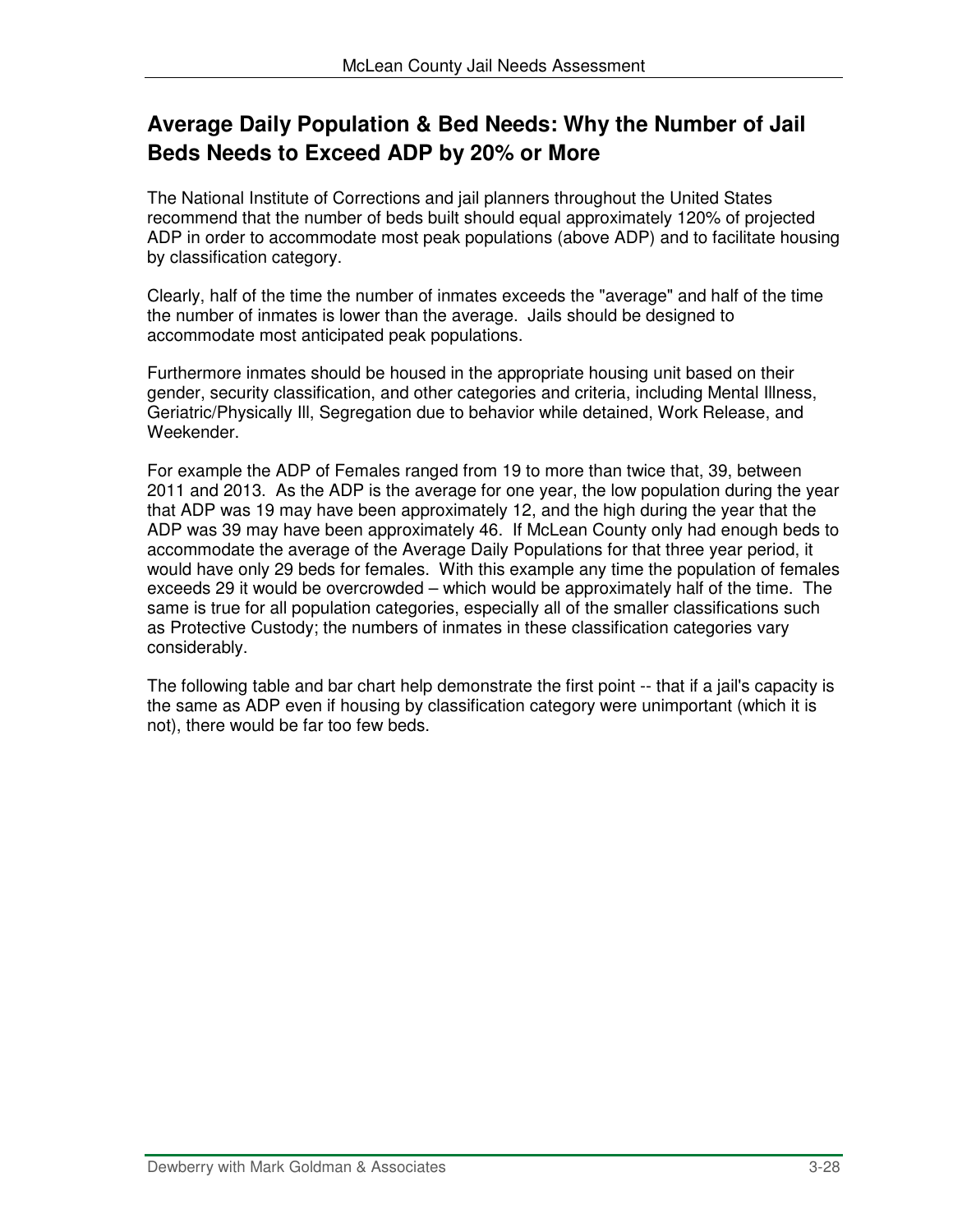| Year                      | Total<br><b>ADP</b> | IN<br>House    | Female    | Male           | Special<br><b>Needs</b> | Straight<br>Sent. [1] | WR&<br>W'enders |  |
|---------------------------|---------------------|----------------|-----------|----------------|-------------------------|-----------------------|-----------------|--|
| 2011                      | $200 -$<br>248      | $191 -$<br>233 | $19 - 34$ | $181 -$<br>218 | $20 - 27$               | $40 - 78$             | 17 to 34        |  |
| 2012                      | $214 -$<br>250      | $205 -$<br>237 | $24 - 39$ | $189 -$<br>208 | $22 - 29$               | $40 - 64$             | $13 - 29$       |  |
| 2013                      | $218 -$<br>255      | $208 -$<br>243 | $24 - 31$ | $194 -$<br>230 | $25 - 31$               | $28 - 51$             | 12 to 26        |  |
| 3 Year Range              |                     |                |           |                |                         |                       |                 |  |
| 3 Year Low                | 200                 | 191            | 19        | 181            | 20                      | 28                    | 12              |  |
| 3 Year High               | 250                 | 243            | 39        | 218            | 31                      | 78                    | 34              |  |
| Low compared<br>with High | 80%                 | 79%            | 49%       | 83%            | 65%                     | 36%                   | 35%             |  |

#### **Range in Average Daily Populations (ADP) in the McLean County Detention Facility (MCDF): 2011 - 2013**

[1] Straight Sentenced are offenders who have been sentenced to MCDF who are not considered Special Needs, are not on Work Release, and whose sentences are not weekend-only (Weekenders).



### **Range in ADP in MCDF: 2011 - 2013**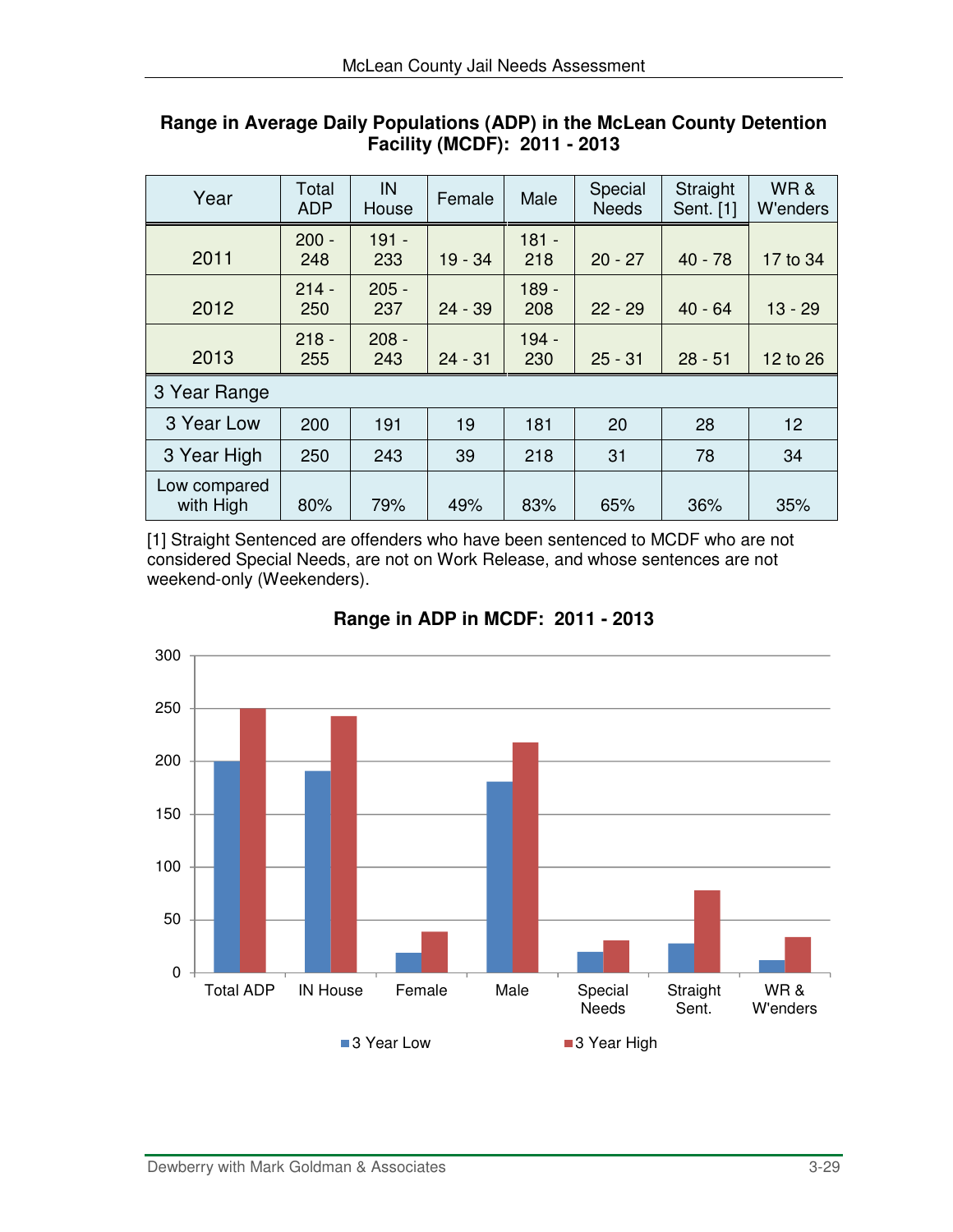# **Projected ADP & Bed Needs**

#### **Assumptions & Variables**

- 1. Even if the ADP does not grow which is unlikely considerably more beds are needed to facilitate placement of detainees by classification category and to accommodate most peak populations. Counties should have approximately 120% of ADP for these two reasons (as explained previously).
- 2. McLean County will continue employing a variety of non-custody alternatives to incarceration for many pre-trial and sentenced offenders. Only those pre-trial alleged offenders who are violent, pose a risk to others, are likely to abscond, or are otherwise poor candidates for alternatives or have failed on alternatives will be kept in the jail. McLean County will continue to stay abreast of "best practices" and "what works," and will expand, change, and add alternatives accordingly.
- 3. The Mental Health Stabilization Center will help minimize the number of mentally ill individuals who are incarcerated. Furthermore, it will reduce the average length of stay in jail for the mentally ill who are incarcerated. Still, following national trends the mentally ill population in the jail is likely to continue to grow.
- 4. The MCDF will be expanded and renovated rather than be replaced. The 108 beds that are in the direct supervision pods will definitely remain in operation. When feasible, most of the 126 beds in the older portions of the jail will be phased out. The following tables and bar charts show how many more beds will be needed by time period with two options:
	- Keeping all 234 existing beds.
	- Keeping just the 108 existing beds that are in the direct supervision pods and 24 beds in the linear housing units (the latter for Trustees), renovating the other linear housing units for other purposes -- once there is an adequate number of suitable beds for each population category.
- 5. Based on historical data, the expected rate of increase in bed needs appears likely to be between 1 and 2 percent per year, which equates to between 5.1 and 10.4 percent every 5 years. Hence, there are two scenarios:
	- Scenario A is based on a 2% annual growth rate in bed needs (10.4% per 5 years).
	- Scenario B is based on a 1% annual growth rate in bed needs (5.1% per 5 years).
- 6. The master plan and design should facilitate adding more housing units with adequate and appropriate beds over time -- rather than building for estimated needs for 20 years all at once.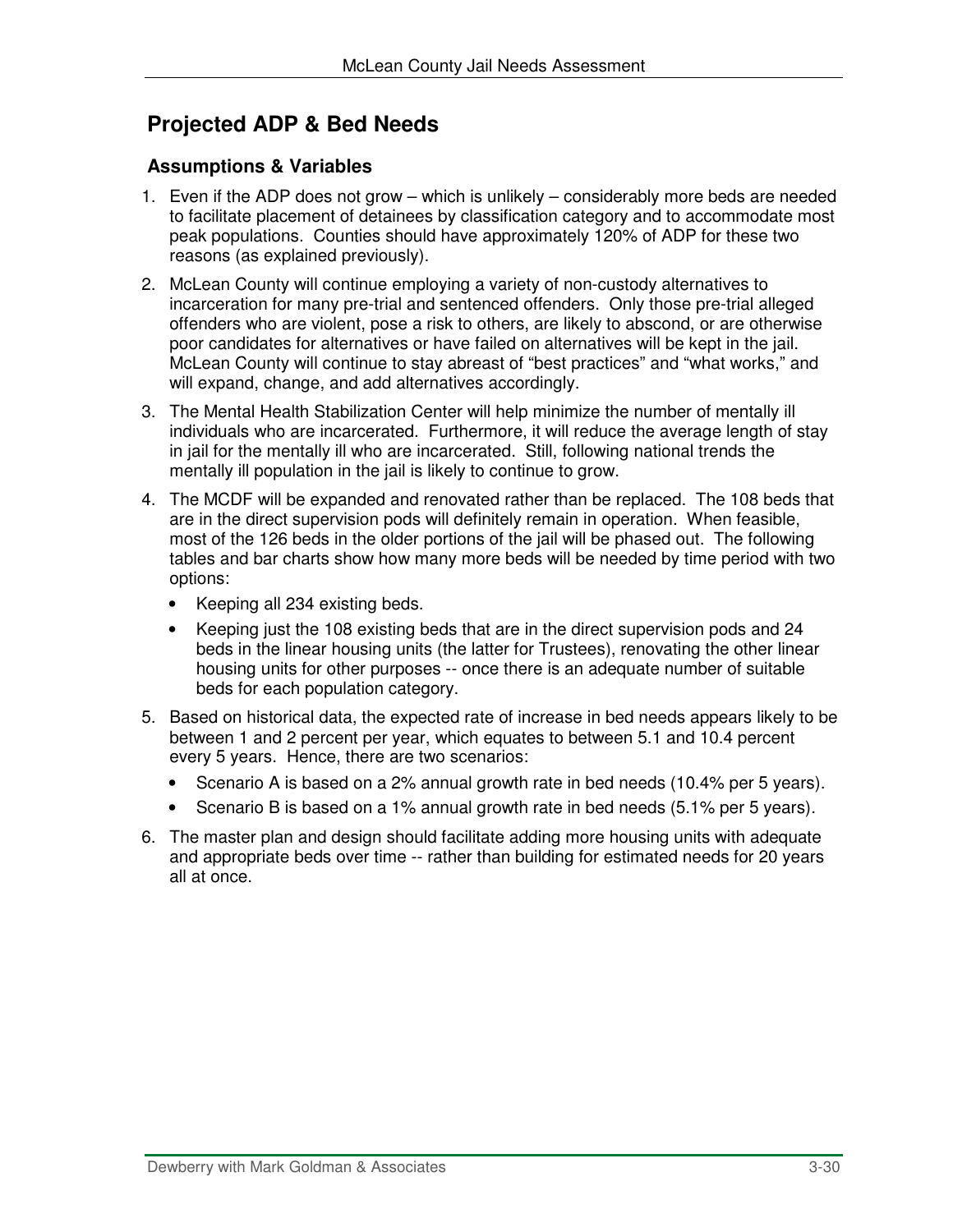|                             |                                                            |     |                                                         | <b>Additional Beds Needed</b>                                           |  |  |
|-----------------------------|------------------------------------------------------------|-----|---------------------------------------------------------|-------------------------------------------------------------------------|--|--|
| Year                        | Scenario A<br>Scenario A<br><b>Bed Needs</b><br><b>ADP</b> |     | Continuing<br>to Use All<br>234 Existing<br><b>Beds</b> | Using 108<br>Beds in<br>Pods & 24<br><b>Linear Beds</b><br>for Trustees |  |  |
| 2013 Actual ADP             | 237                                                        | 284 | 50                                                      | 152                                                                     |  |  |
| 2015, with 2% increase/year | 247                                                        | 296 | 62                                                      | 164                                                                     |  |  |
| 2020, with 2% increase/year | 272                                                        | 327 | 93                                                      | 195                                                                     |  |  |
| 2025, with 2% increase/year | 301                                                        | 361 | 127                                                     | 229                                                                     |  |  |
| 2030, with 2% increase/year | 332                                                        | 398 | 164                                                     | 266                                                                     |  |  |
| 2035, with 2% increase/year | 366                                                        | 440 | 206                                                     | 308                                                                     |  |  |

#### **Scenario A: Based on 2013 Actual ADP & 2% Annual Growth Rate**  (10.4% every 5 Years)



Additional Beds using 108 Beds in Pods & 24 Linear Beds for Trustees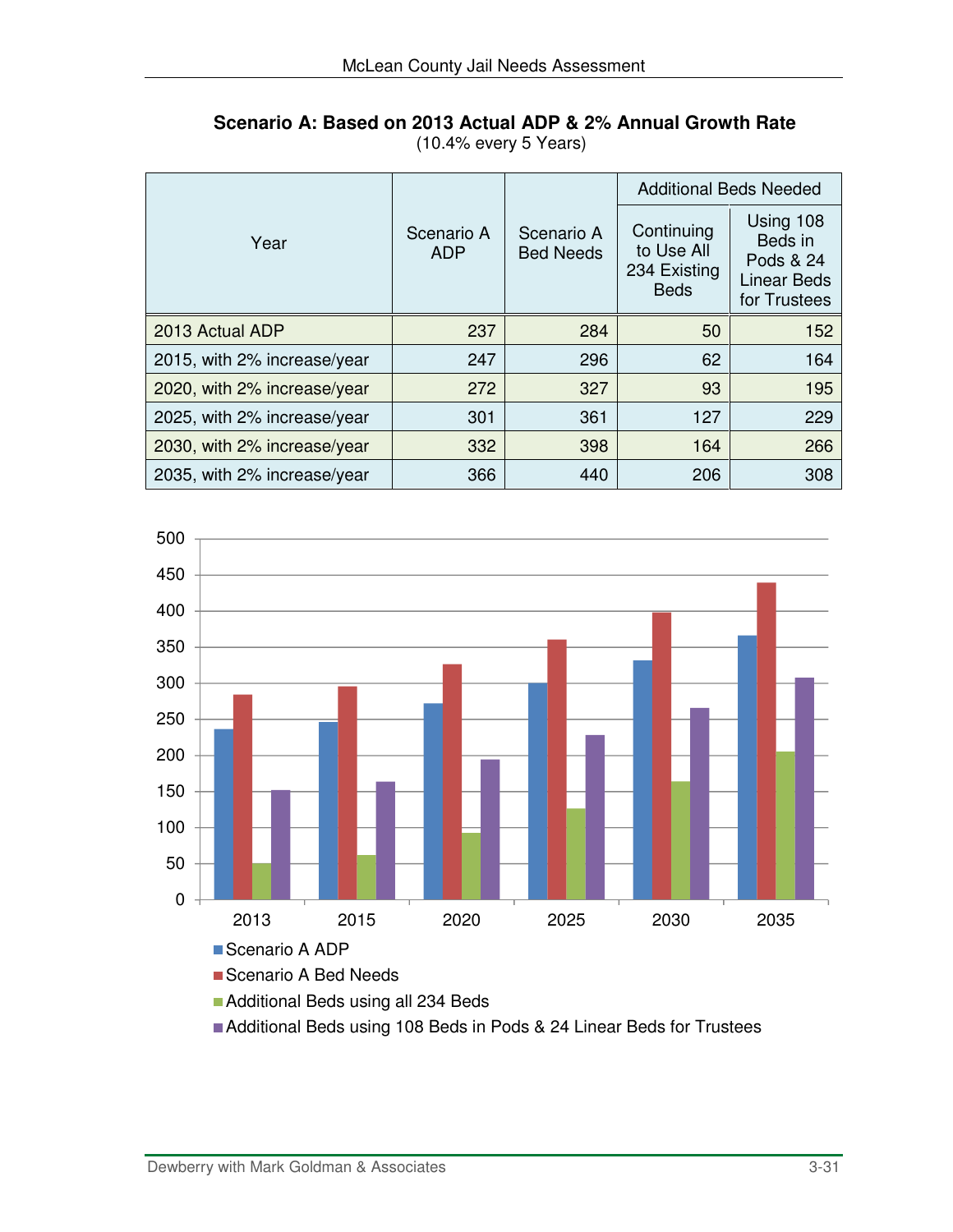|                             |                          |                                | <b>Additional Beds Needed</b>                              |                                                                  |  |
|-----------------------------|--------------------------|--------------------------------|------------------------------------------------------------|------------------------------------------------------------------|--|
| Year                        | Scenario B<br><b>ADP</b> | Scenario B<br><b>Bed Needs</b> | Continuing<br>to Use All<br>234<br>Existing<br><b>Beds</b> | Using 108<br>Beds in<br>Pods & 24<br>Linear Beds<br>for Trustees |  |
| 2013 Actual ADP             | 237                      | 284                            | 50                                                         | 152                                                              |  |
| 2015, with 1% increase/year | 242                      | 290                            | 56                                                         | 158                                                              |  |
| 2020, with 1% increase/year | 254                      | 305                            | 71                                                         | 173                                                              |  |
| 2025, with 1% increase/year | 267                      | 320                            | 86                                                         | 188                                                              |  |
| 2030, with 1% increase/year | 281                      | 337                            | 103                                                        | 205                                                              |  |
| 2035, with 1% increase/year | 295                      | 354                            | 120                                                        | 222                                                              |  |

**Scenario B: Based on 2013 Actual ADP & 1% Annual Growth Rate** (5.1% every 5 Years)



■ Bed Needs

**Additional Beds using all 234 Beds** 

Additional Beds using 108 Beds in Pods & 24 Linear Beds for Trustees